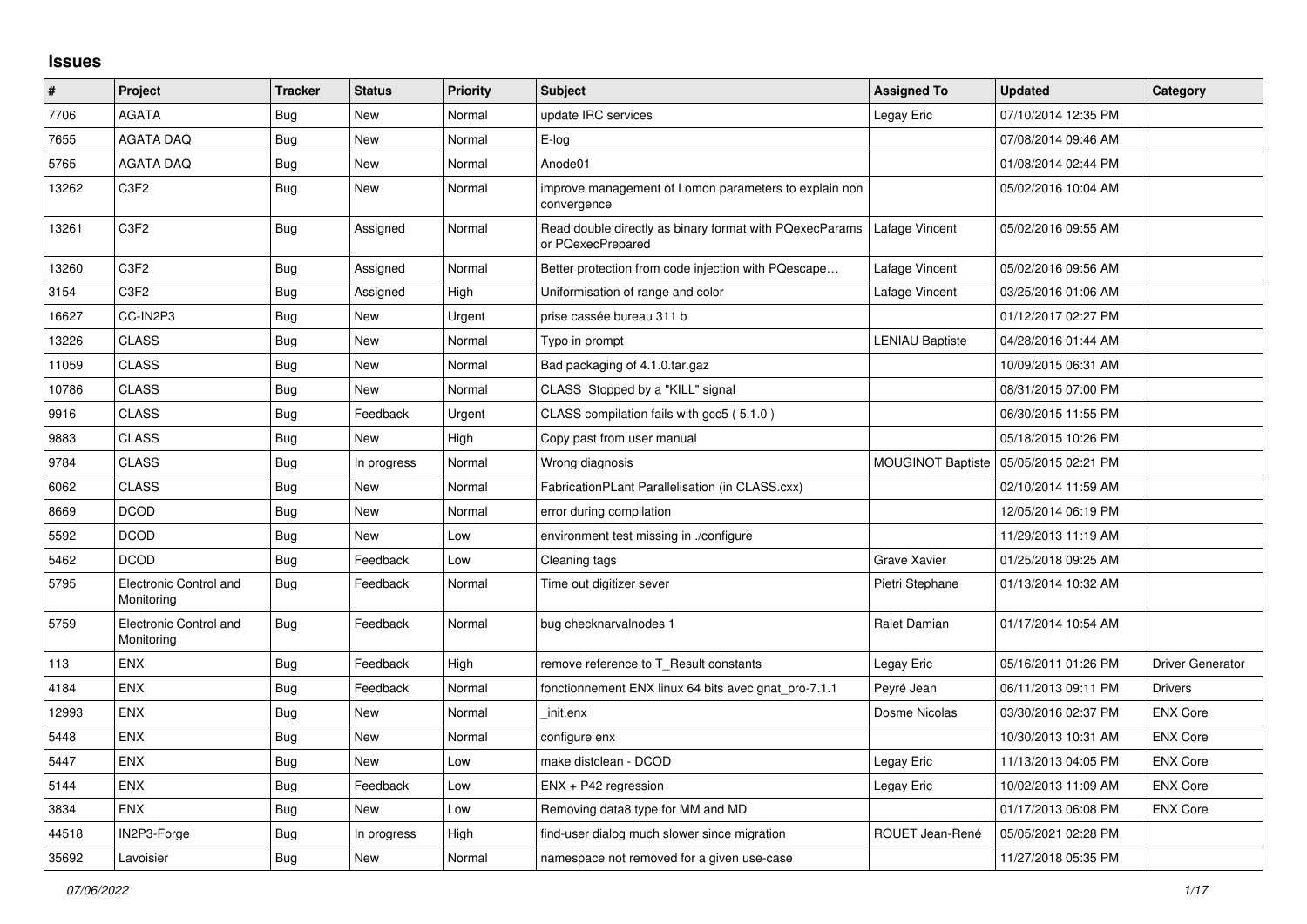| $\vert$ # | <b>Project</b>          | <b>Tracker</b> | <b>Status</b> | <b>Priority</b> | <b>Subject</b>                                                                                                            | <b>Assigned To</b>   | <b>Updated</b>      | Category                         |
|-----------|-------------------------|----------------|---------------|-----------------|---------------------------------------------------------------------------------------------------------------------------|----------------------|---------------------|----------------------------------|
| 8379      | Lavoisier               | <b>Bug</b>     | New           | Normal          | NullPointerException at startup                                                                                           |                      | 10/28/2014 04:49 PM |                                  |
| 8217      | Lavoisier               | Bug            | <b>New</b>    | Normal          | Logo demo view seems broken                                                                                               |                      | 10/13/2014 02:06 PM |                                  |
| 8055      | Lavoisier               | Bug            | New           | Normal          | view "debug" fails when Lavoisier is installed in a directory<br>with special character                                   |                      | 09/19/2014 05:02 PM |                                  |
| 9623      | Lavoisier               | <b>Bug</b>     | New           | Normal          | SynchronousCacheConnector stays in building state until<br>the calling view is finished                                   |                      | 04/01/2015 06:21 PM | Adaptors                         |
| 5477      | Lavoisier               | <b>Bug</b>     | Assigned      | Normal          | problem avec HTMLSerializer                                                                                               | Lequeux Olivier      | 11/15/2013 11:25 AM | Adaptors                         |
| 7566      | Lavoisier               | <b>Bug</b>     | New           | Low             | fields of view "form" are disabled when they have default<br>value                                                        |                      | 06/27/2014 04:53 PM | Console                          |
| 7465      | Lavoisier               | <b>Bug</b>     | New           | Normal          | fix all the relative URL used by the web console                                                                          |                      | 06/17/2014 04:57 PM | Console                          |
| 8380      | Lavoisier               | <b>Bug</b>     | New           | Normal          | remove attribute @evaluated from generated adaptors<br>documentation                                                      |                      | 10/28/2014 04:51 PM | <b>Doc</b>                       |
| 33857     | Lavoisier               | <b>Bug</b>     | <b>New</b>    | Normal          | post-processors namespace mapping must be defined in<br>view                                                              |                      | 06/18/2018 01:29 PM | Engine                           |
| 20738     | Lavoisier               | Bug            | <b>New</b>    | Low             | <b>Stacktrace</b>                                                                                                         |                      | 08/30/2017 10:39 AM | Stacktrace                       |
| 29154     | Lavoisier               | <b>Bug</b>     | New           | Normal          | wrong context when mixing <element-create-as-parent><br/>and <element-create></element-create></element-create-as-parent> | Reynaud Sylvain      | 03/06/2018 11:09 AM | <b>XML Template</b><br>Engine    |
| 27459     | Lavoisier               | <b>Bug</b>     | New           | Normal          | namespace disappear when root node is renamed                                                                             | Reynaud Sylvain      | 01/31/2018 02:44 PM | <b>XML Template</b><br>Engine    |
| 26766     | Lavoisier               | Bug            | <b>New</b>    | Low             | prefix-namespace mapping is moved to the wrong node                                                                       | Reynaud Sylvain      | 01/03/2018 05:32 PM | <b>XML Template</b><br>Engine    |
| 11100     | Lavoisier               | <b>Bug</b>     | <b>New</b>    | Normal          | <element-ignore> should not remove the namespace<br/>declaration (xmlns)</element-ignore>                                 |                      | 10/16/2015 01:48 PM | <b>XML Template</b><br>Engine    |
| 17192     | LC <sub>2</sub>         | <b>Bug</b>     | Assigned      | Normal          | The channel 1 is wrongly displayed as 0 even if correctly<br>used                                                         | Lafage Vincent       | 03/16/2017 05:18 PM |                                  |
| 2373      | LC <sub>2</sub>         | Bug            | Assigned      | Low             | Test of responsivity                                                                                                      | Lafage Vincent       | 12/20/2011 03:50 PM |                                  |
| 1253      | LC <sub>2</sub>         | Bug            | Assigned      | Low             | use / harden checks of getline                                                                                            | Lafage Vincent       | 01/17/2011 01:32 PM |                                  |
| 1252      | LC <sub>2</sub>         | <b>Bug</b>     | Assigned      | Low             | What is the proper Parsing Algorithm?                                                                                     | Lafage Vincent       | 01/17/2011 11:34 AM |                                  |
| 1235      | LC2                     | <b>Bug</b>     | Assigned      | Low             | shared-lib-calls-exit                                                                                                     | Lafage Vincent       | 01/13/2011 12:16 AM |                                  |
| 23257     | operations-portal-users | <b>Bug</b>     | New           | Normal          | Downtime notification admin page                                                                                          |                      | 10/25/2017 03:57 PM | Downtime<br>Notification         |
| 1083      | Oval                    | <b>Bug</b>     | <b>New</b>    | Immediate       | oval log -gui                                                                                                             |                      | 11/16/2010 11:45 AM | <b>Command Line</b><br>Interface |
| 1082      | Oval                    | Bug            | New           | Low             | NO DIFF                                                                                                                   |                      | 11/16/2010 11:44 AM | Command Line<br>Interface        |
| 905       | Oval                    | <b>Bug</b>     | New           | Urgent          | Use of parenthesis in diffline regular expression                                                                         | <b>Chamont David</b> | 09/14/2010 06:17 PM | Diff command                     |
| 32        | Oval                    | <b>Bug</b>     | New           | Normal          | Write a more detailed configuration doc                                                                                   | <b>Chamont David</b> | 02/16/2009 07:18 PM | Documentation                    |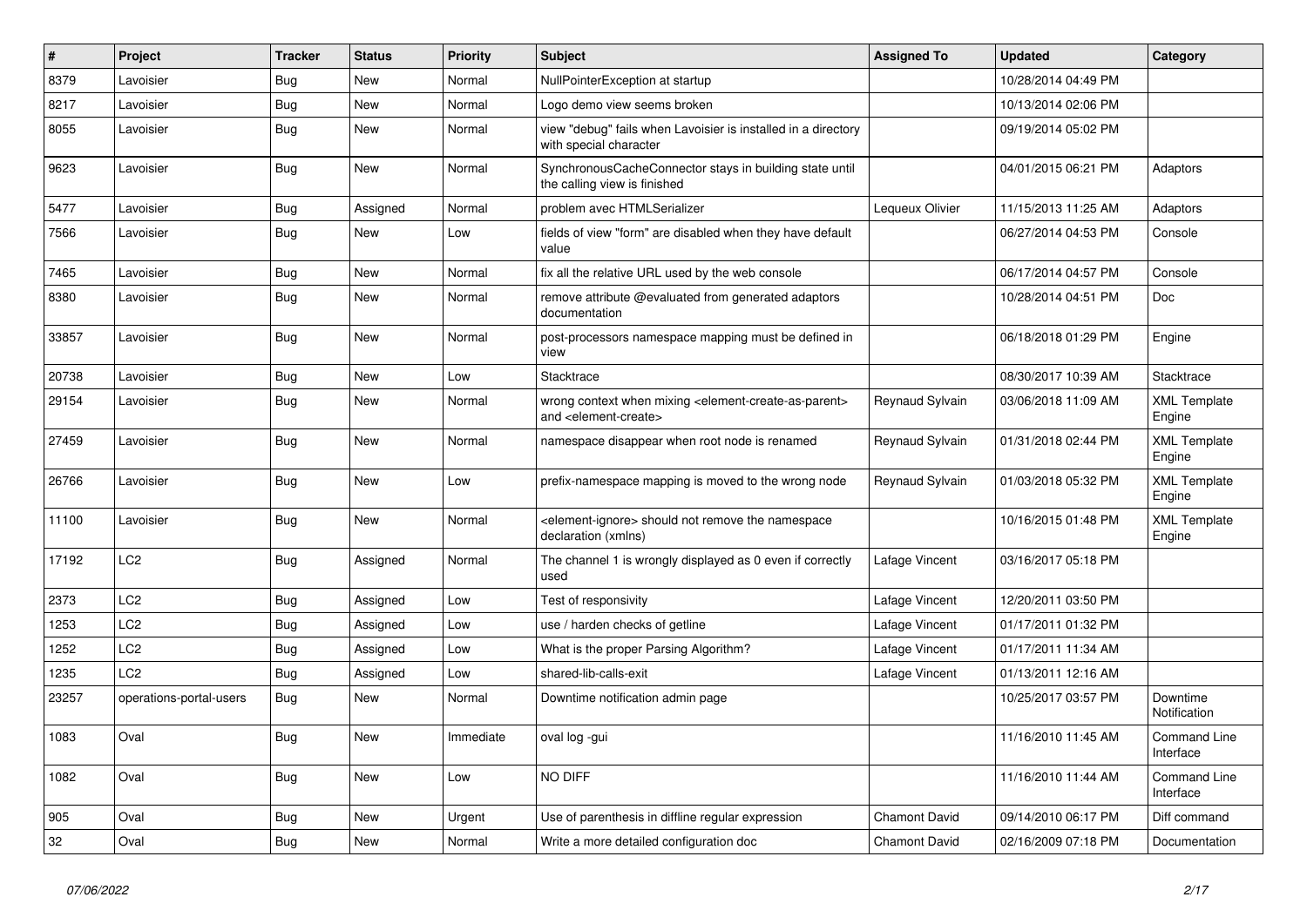| #     | Project                 | <b>Tracker</b> | <b>Status</b> | <b>Priority</b> | <b>Subject</b>                                                            | <b>Assigned To</b>   | <b>Updated</b>      | Category                        |
|-------|-------------------------|----------------|---------------|-----------------|---------------------------------------------------------------------------|----------------------|---------------------|---------------------------------|
| 26    | Oval                    | Bug            | New           | Low             | Commands options not well propagated, when declared<br>within an OvalFile | <b>Chamont David</b> | 02/16/2009 06:50 PM | Implementation                  |
| 25    | Oval                    | <b>Bug</b>     | <b>New</b>    | Low             | Temporary files after a crash                                             | <b>Chamont David</b> | 02/16/2009 06:46 PM | Implementation                  |
| 22    | Oval                    | <b>Bug</b>     | New           | Low             | Deliver messages when ISA fails                                           | <b>Chamont David</b> | 02/16/2009 06:22 PM | Implementation                  |
| 28    | Oval                    | <b>Bug</b>     | New           | Low             | "oval validate" should remove differences in "oval log"                   | <b>Chamont David</b> | 12/08/2010 09:47 PM | Other                           |
| 21    | Oval                    | Bug            | <b>New</b>    | Normal          | What happens when a subdirectory is reused in several<br>environments?    | <b>Chamont David</b> | 02/16/2009 07:00 PM | OvalFile                        |
| 172   | Oval                    | <b>Bug</b>     | New           | Urgent          | Automatic variables                                                       | <b>Chamont David</b> | 10/02/2009 02:24 PM | Run command                     |
| 27    | Oval                    | <b>Bug</b>     | <b>New</b>    | Low             | Some commands should not require a current valid<br>directory             | <b>Chamont David</b> | 02/16/2009 06:51 PM | Site Customization<br>& Flavors |
| 12978 | <b>PEM</b>              | <b>Bug</b>     | <b>New</b>    | Low             | pem-sync pull                                                             |                      | 03/24/2016 05:11 PM |                                 |
| 12963 | <b>PEM</b>              | <b>Bug</b>     | <b>New</b>    | Normal          | add tool crash                                                            |                      | 03/24/2016 09:10 AM |                                 |
| 12962 | <b>PEM</b>              | <b>Bug</b>     | New           | Normal          | pem-sync list ???                                                         |                      | 03/24/2016 09:05 AM |                                 |
| 10314 | <b>PEM</b>              | <b>Bug</b>     | New           | High            | Environment compliant with CLI                                            |                      | 07/07/2015 09:57 AM |                                 |
| 10313 | <b>PEM</b>              | <b>Bug</b>     | <b>New</b>    | Normal          | Error message to change !                                                 |                      | 07/07/2015 09:51 AM |                                 |
| 10274 | <b>PEM</b>              | <b>Bug</b>     | <b>New</b>    | Normal          | SYSTEM.ASSERTIONS.ASSERT_FAILURE                                          |                      | 07/01/2015 11:12 AM |                                 |
| 2753  | Pipelet                 | Bug            | New           | Urgent          | retrieve hook name from source code                                       |                      | 05/22/2012 02:36 PM |                                 |
| 1566  | Pipelet                 | <b>Bug</b>     | New           | Low             | Bug daemon cherrypy on Macintosh                                          |                      | 05/10/2011 12:14 PM |                                 |
| 1437  | Pipelet                 | Bug            | New           | Normal          | str_parents not updated in time for glob_parent                           |                      | 03/10/2011 05:51 PM |                                 |
| 723   | Pipelet                 | <b>Bug</b>     | Assigned      | Urgent          | Timers on lock                                                            | <b>Betoule Marc</b>  | 03/08/2011 09:07 PM | Engine                          |
| 4068  | Pipelet                 | <b>Bug</b>     | New           | High            | Tagging works randomly with konqueror                                     |                      | 03/07/2013 10:39 AM | Web                             |
| 351   | RIsngCons               | <b>Bug</b>     | <b>New</b>    | Urgent          | Refresh only on action                                                    | <b>Puel Mattieu</b>  | 04/08/2016 04:07 PM |                                 |
| 3673  | Smurf                   | <b>Bug</b>     | Feedback      | Low             | gestion des options de smupdate                                           | Wernli Fabien        | 02/04/2013 11:13 AM |                                 |
| 1561  | Smurf                   | <b>Bug</b>     | <b>New</b>    | Normal          | Smurf::RRD does not support "base"                                        |                      | 04/13/2011 05:00 PM |                                 |
| 432   | Smurf                   | <b>Bug</b>     | <b>New</b>    | High            | creation de fichiers vides                                                |                      | 04/23/2021 11:44 AM |                                 |
| 8995  | SphereLib               | <b>Bug</b>     | New           | High            | python2.7-config                                                          |                      | 01/28/2015 04:21 PM |                                 |
| 1003  | SphereLib               | <b>Bug</b>     | <b>New</b>    | Normal          | ps detection                                                              |                      | 10/15/2010 01:51 PM |                                 |
| 938   | SphereLib               | Bug            | <b>New</b>    | Low             | Construction icosahedron                                                  |                      | 09/29/2010 11:32 AM |                                 |
| 7587  | Topology Manager        | Bug            | New           | High            | Replace an item                                                           |                      | 06/30/2014 05:42 PM |                                 |
| 7644  | <b>Topology Manager</b> | <b>Bug</b>     | Suspended     | Urgent          | Compilation problem im main branch feature-gui                            | Legay Eric           | 07/04/2014 02:27 PM | Core TM                         |
| 7490  | <b>Topology Manager</b> | <b>Bug</b>     | New           | Normal          | Needed libp42.so.1                                                        |                      | 06/19/2014 11:15 PM | Core TM                         |
| 7073  | <b>Topology Manager</b> | Bug            | New           | Normal          | Off on GTS tree                                                           |                      | 05/07/2014 04:55 PM | Core TM                         |
| 7046  | <b>Topology Manager</b> | <b>Bug</b>     | New           | Normal          | password hardcoded                                                        | Legay Eric           | 05/06/2014 09:54 AM | Core TM                         |
| 7040  | <b>Topology Manager</b> | Bug            | New           | Normal          | Fixing configure                                                          |                      | 04/30/2014 03:46 PM | Core TM                         |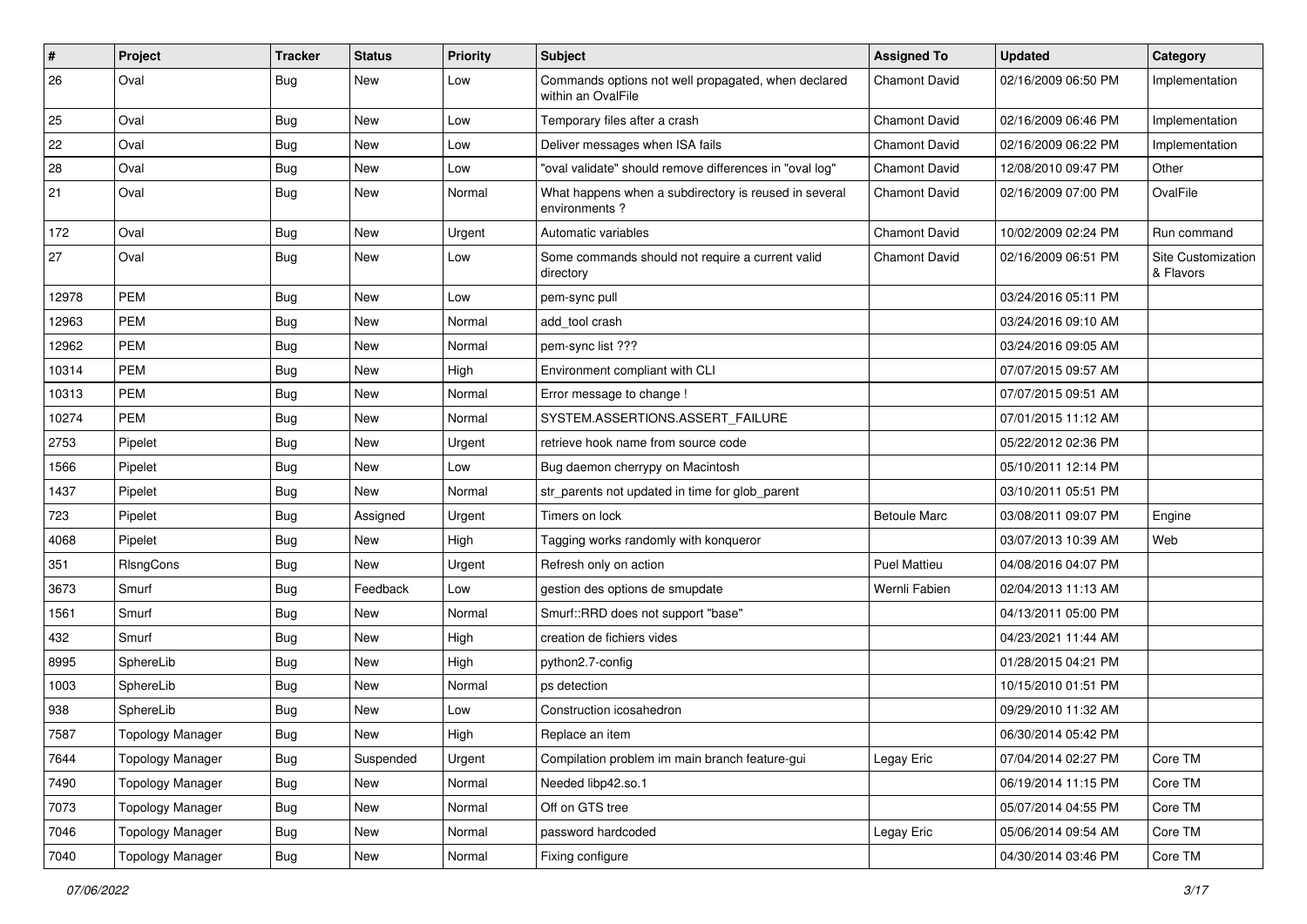| $\vert$ # | Project                 | <b>Tracker</b> | <b>Status</b> | <b>Priority</b> | <b>Subject</b>                                                 | <b>Assigned To</b>                 | <b>Updated</b>      | Category        |
|-----------|-------------------------|----------------|---------------|-----------------|----------------------------------------------------------------|------------------------------------|---------------------|-----------------|
| 5780      | <b>Topology Manager</b> | <b>Bug</b>     | Feedback      | Normal          | reopening shared file                                          | Grave Xavier                       | 01/25/2018 09:18 AM | Core TM         |
| 7736      | <b>Topology Manager</b> | Bug            | New           | High            | Generate electronic config files without GTS                   | Legay Eric                         | 09/22/2014 05:12 PM | GUI             |
| 10498     | TReqS                   | <b>Bug</b>     | In progress   | Normal          | <b>Mysgl Deadlock</b>                                          |                                    | 08/03/2015 08:44 AM |                 |
| 10311     | TReqS                   | <b>Bug</b>     | Suspended     | Normal          | Dispatcher create a new queue once the 1st one is<br>activated | Chambon Bernard                    | 07/09/2015 03:25 PM |                 |
| 9695      | TReqS                   | <b>Bug</b>     | In progress   | Normal          | Facing ConcurrentModificationException ?                       | Chambon Bernard                    | 04/14/2015 04:12 PM |                 |
| 9558      | TReqS                   | <b>Bug</b>     | New           | Normal          | hpss_cache                                                     | <b>Brinette</b><br>Pierre-Emmanuel | 04/14/2015 04:15 PM |                 |
| 9317      | TReqS                   | <b>Bug</b>     | In progress   | Normal          | Check scalability                                              | Chambon Bernard                    | 07/09/2015 03:31 PM |                 |
| 9316      | TReqS                   | <b>Bug</b>     | In progress   | Normal          | Check stability                                                | Chambon Bernard                    | 07/09/2015 03:31 PM |                 |
| 1438      | TReqS                   | Bug            | Assigned      | Normal          | Verifier le status des queues dans treqs                       | <b>Brinette</b><br>Pierre-Emmanuel | 03/24/2015 04:13 PM |                 |
| 714       | TReqS                   | <b>Bug</b>     | <b>New</b>    | High            | Annuler un staging en cours                                    |                                    | 03/24/2015 04:34 PM |                 |
| 9736      | TReqS                   | <b>Bug</b>     | Suspended     | Low             | hpss_SetLoginCred + hpss_PurgeLoginCred                        |                                    | 09/21/2015 03:30 PM | <b>HPSS API</b> |
| 48784     | <b>XLDP</b>             | <b>Bug</b>     | New           | Normal          | Jobs en erreurs depuis le 19/01 19h30                          |                                    | 01/20/2022 10:12 AM |                 |
| 5799      | <b>AGATA DAQ</b>        | Feature        | New           | High            | ELOG not available from GSI guest network                      | Aubert Yann                        | 01/15/2014 05:54 PM |                 |
| 5736      | <b>AGATA DAQ</b>        | Feature        | New           | High            | Would like to have access to GSI printers                      | Aubert Yann                        | 01/06/2014 09:22 AM |                 |
| 3022      | <b>AGATA DAQ</b>        | Feature        | New           | Low             | [ELOG] change the "From"                                       |                                    | 07/26/2012 10:18 AM |                 |
| 3043      | APCScheduler            | Feature        | New           | Low             | option submit                                                  | Colley Jean-Marc                   | 03/10/2016 12:43 PM |                 |
| 3039      | APCScheduler            | Feature        | New           | Normal          | création de tarball sans exécutable                            |                                    | 07/31/2012 06:11 PM |                 |
| 1299      | APCScheduler            | Feature        | New           | High            | Utilisation de python, numpy, scipy,                           | Colley Jean-Marc                   | 02/10/2011 11:07 AM |                 |
| 10871     | <b>CLASS</b>            | Feature        | New           | Normal          | <b>Nominal Power</b>                                           |                                    | 09/10/2015 05:27 PM |                 |
| 10255     | <b>CLASS</b>            | Feature        | New           | Normal          | Take into account Load Factor Evolution                        | MOUGINOT Baptiste                  | 06/26/2015 11:33 AM |                 |
| 10227     | <b>CLASS</b>            | Feature        | New           | Immediate       | <b>MURE GUI</b>                                                | <b>MOUGINOT Baptiste</b>           | 06/23/2015 01:36 PM |                 |
| 9790      | <b>CLASS</b>            | Feature        | New           | High            | neutron & γ Spectrum calculation                               |                                    | 04/29/2015 12:15 PM |                 |
| 9789      | <b>CLASS</b>            | Feature        | New           | Normal          | Multi Stream in EQM                                            |                                    | 04/29/2015 12:12 PM |                 |
| 9788      | <b>CLASS</b>            | Feature        | New           | Normal          | Multi Stream in FabricationPlant                               |                                    | 04/29/2015 12:10 PM |                 |
| 9787      | <b>CLASS</b>            | Feature        | New           | Normal          | Multi Stream in FabricationPlant/EQM                           |                                    | 04/29/2015 12:10 PM |                 |
| 7385      | <b>CLASS</b>            | Feature        | New           | High            | GUI devellopment                                               | LENIAU Baptiste                    | 04/29/2015 12:15 PM |                 |
| 7380      | <b>CLASS</b>            | Feature        | New           | High            | ReactorFacility                                                | <b>LENIAU Baptiste</b>             | 06/11/2014 11:06 AM |                 |
| 7379      | <b>CLASS</b>            | Feature        | New           | Normal          | FrontEnd                                                       | MOUGINOT Baptiste                  | 06/11/2014 11:05 AM |                 |
| 6748      | <b>CLASS</b>            | Feature        | New           | Normal          | Charger un parc présimulé à partir du .root                    |                                    | 04/03/2014 11:36 AM |                 |
| 5377      | <b>CLASS</b>            | Feature        | New           | Low             | enrichment factory                                             |                                    | 10/21/2013 03:15 PM |                 |
| 5376      | <b>CLASS</b>            | Feature        | New           | Low             | Reactor batch creation                                         |                                    | 10/21/2013 03:14 PM |                 |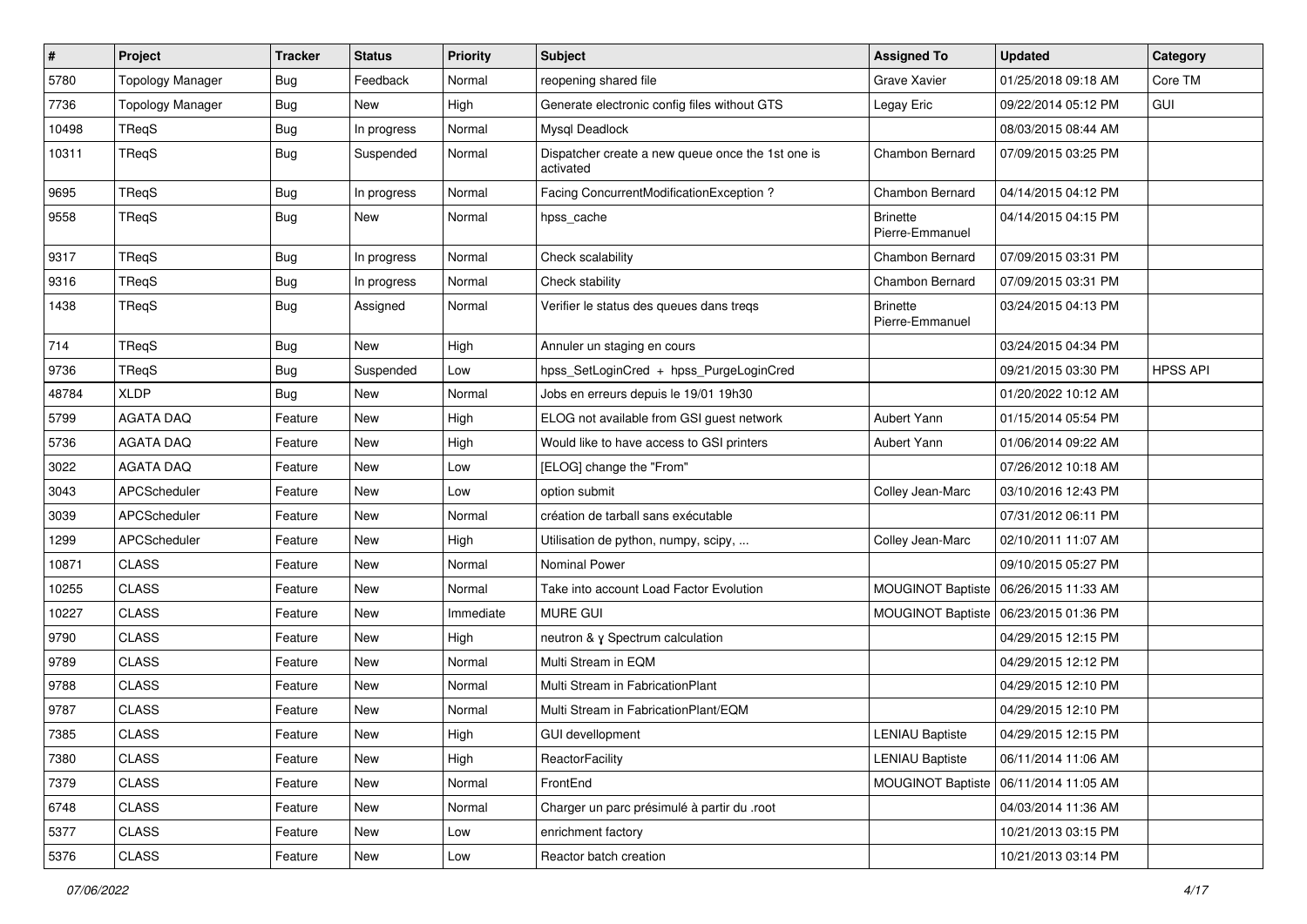| $\sharp$ | Project                              | <b>Tracker</b> | <b>Status</b> | <b>Priority</b> | <b>Subject</b>                                                                                                 | <b>Assigned To</b>     | <b>Updated</b>      | Category         |
|----------|--------------------------------------|----------------|---------------|-----------------|----------------------------------------------------------------------------------------------------------------|------------------------|---------------------|------------------|
| 5350     | <b>CLASS</b>                         | Feature        | New           | Low             | Set some quality criteria on Pu when building a MOX fuel                                                       |                        | 10/22/2013 11:50 AM |                  |
| 5329     | <b>CLASS</b>                         | Feature        | New           | Low             | Power density                                                                                                  |                        | 10/14/2013 05:58 PM |                  |
| 8668     | <b>DCOD</b>                          | Feature        | New           | Normal          | filterdiff is missing                                                                                          |                        | 12/05/2014 06:17 PM |                  |
| 8667     | <b>DCOD</b>                          | Feature        | New           | Normal          | uuid missing                                                                                                   |                        | 12/05/2014 06:14 PM |                  |
| 5503     | <b>DCOD</b>                          | Feature        | New           | Low             | test ada 2012 in ./configure                                                                                   |                        | 11/13/2013 04:54 PM |                  |
| 4937     | <b>DCOD</b>                          | Feature        | New           | Low             | Implement Hobbit/Zabbix scripts                                                                                | Grave Xavier           | 08/27/2013 11:19 AM |                  |
| 5751     | Electronic Control and<br>Monitoring | Feature        | New           | Low             | buildcfg with some error message                                                                               |                        | 01/06/2014 05:43 PM |                  |
| 852      | <b>ENX</b>                           | Feature        | <b>New</b>    | Low             | Better handling of exception in empty skeleton                                                                 | Legay Eric             | 01/30/2013 03:58 PM | Driver Generator |
| 5527     | ENX                                  | Feature        | <b>New</b>    | Low             | Named register list                                                                                            |                        | 11/18/2013 05:30 PM | Drivers          |
| 8693     | <b>ENX</b>                           | Feature        | New           | Normal          | sauver log_level                                                                                               |                        | 12/09/2014 03:54 PM | <b>ENX Core</b>  |
| 4652     | ENX                                  | Feature        | New           | Low             | rename appenders.ad[sb]                                                                                        |                        | 06/13/2013 10:19 AM | <b>ENX Core</b>  |
| 2644     | ENX                                  | Feature        | New           | Low             | Que faire en cas de multiple connexion sans quit                                                               |                        | 01/22/2013 05:04 PM | <b>ENX Core</b>  |
| 659      | <b>ENX</b>                           | Feature        | New           | Normal          | Gestion des arbres DOM                                                                                         |                        | 01/16/2013 11:33 AM | <b>ENX Core</b>  |
| 656      | ENX                                  | Feature        | <b>New</b>    | Low             | named register                                                                                                 |                        | 01/30/2013 03:59 PM | <b>ENX Core</b>  |
| 42       | ENX                                  | Feature        | New           | Urgent          | Module ID Handler                                                                                              |                        | 06/05/2013 02:27 PM | <b>ENX Core</b>  |
| 631      | ftsmonitor                           | Feature        | New           | Low             | History of a DN access                                                                                         |                        | 10/22/2010 10:10 AM |                  |
| 7641     | KickSlot                             | Feature        | In progress   | Normal          | Procédure perte mot de passe                                                                                   | <b>Flieller Cyril</b>  | 09/04/2014 02:55 PM |                  |
| 48757    | LabInvent                            | Feature        | New           | Immediate       | *** F - DIVERS TODO (à dispatcher)                                                                             | <b>Pallier Etienne</b> | 01/19/2022 04:12 PM |                  |
| 47957    | LabInvent                            | Feature        | New           | Normal          | *** F - ENTITY - Les GROUPES (de User ou Materiel) :<br>Thématique, Métier, Projet, Site (+ Pole ou Service ?) |                        | 12/13/2021 11:12 AM |                  |
| 47951    | LabInvent                            | Feature        | New           | Normal          | *** F - Etiquettes & Imprimantes                                                                               |                        | 11/30/2021 01:42 PM |                  |
| 47932    | LabInvent                            | Feature        | <b>New</b>    | Normal          | *** F - DOC (documentation)                                                                                    |                        | 11/30/2021 01:10 PM |                  |
| 47921    | LabInvent                            | Feature        | New           | Immediate       | *** F - Framework CakePhp                                                                                      |                        | 12/02/2021 04:45 PM |                  |
| 47895    | LabInvent                            | Feature        | New           | Normal          | *** F - ENTITY - Documents attachés (à Materiel ou Suivi)                                                      |                        | 12/13/2021 11:09 AM |                  |
| 47875    | LabInvent                            | Feature        | New           | Urgent          | *** F - ENTITY GÉNÉRIQUE - Actions & Vues génériques<br>(& Refactorisation)                                    |                        | 12/01/2021 11:21 AM |                  |
| 47869    | LabInvent                            | Feature        | New           | Normal          | *** F - Tests                                                                                                  |                        | 12/06/2021 02:28 PM |                  |
| 47866    | LabInvent                            | Feature        | New           | Urgent          | *** F - Installation                                                                                           |                        | 12/13/2021 11:08 AM |                  |
| 47865    | LabInvent                            | Feature        | New           | Normal          | *** F - Configuration générale                                                                                 |                        | 12/13/2021 11:06 AM |                  |
| 47864    | LabInvent                            | Feature        | New           | Normal          | *** F - ENTITY - Autres                                                                                        |                        | 11/30/2021 12:57 PM |                  |
| 47863    | LabInvent                            | Feature        | New           | High            | *** F - ENTITY - Users                                                                                         |                        | 11/30/2021 03:43 PM |                  |
| 47862    | LabInvent                            | Feature        | New           | Normal          | *** F - ENTITY - Prets (de Materiel)                                                                           |                        | 12/13/2021 11:10 AM |                  |
| 47861    | LabInvent                            | Feature        | New           | Urgent          | *** F - ENTITY - Suivis (de Materiel ou User)                                                                  |                        | 12/13/2021 11:10 AM |                  |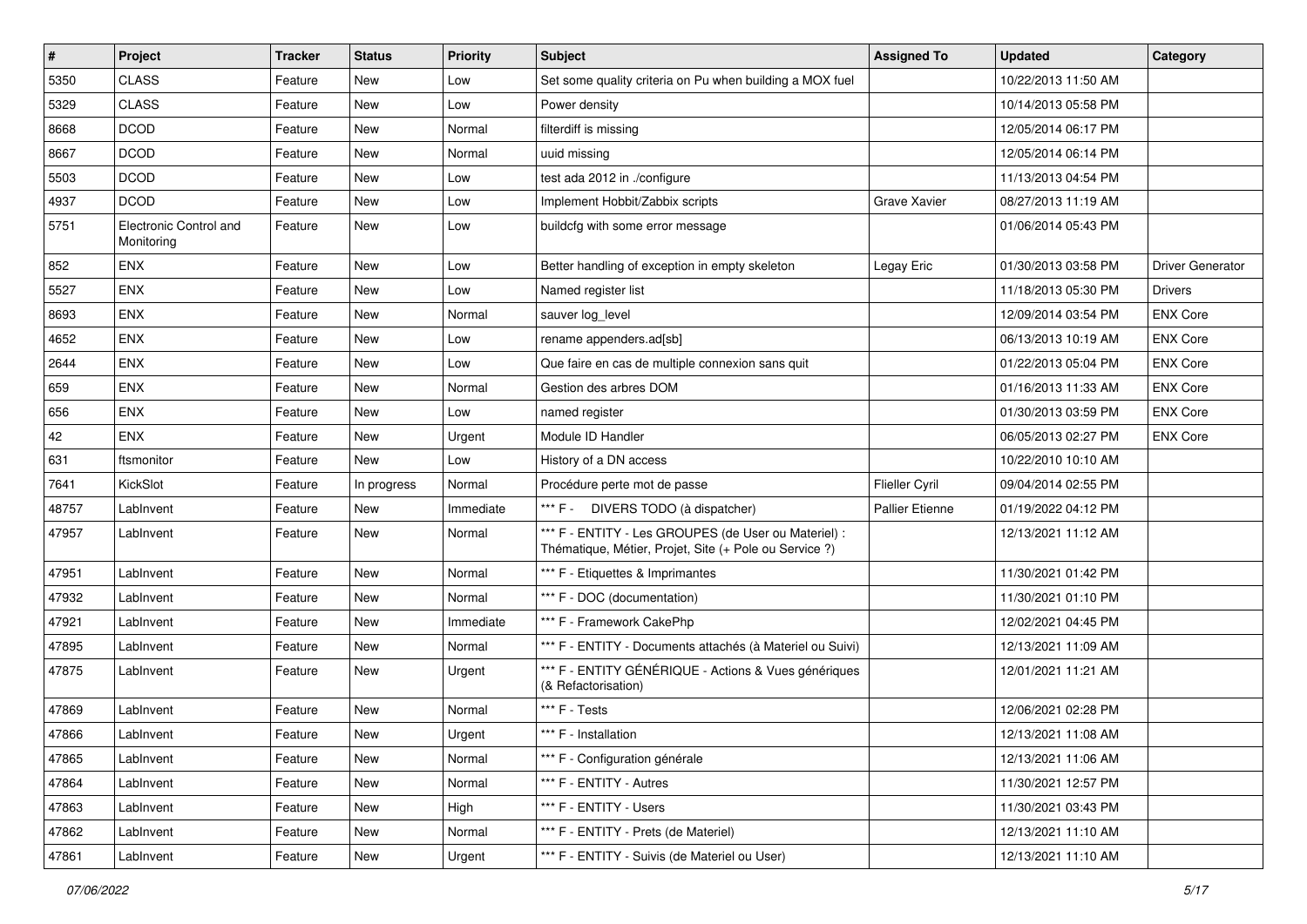| $\vert$ # | Project   | <b>Tracker</b> | <b>Status</b> | <b>Priority</b> | Subject                                                                         | <b>Assigned To</b>    | <b>Updated</b>      | Category |
|-----------|-----------|----------------|---------------|-----------------|---------------------------------------------------------------------------------|-----------------------|---------------------|----------|
| 47860     | LabInvent | Feature        | New           | Immediate       | *** F - ENTITY - Materiels                                                      |                       | 01/19/2022 03:51 PM |          |
| 37910     | Lavoisier | Feature        | New           | High            | do not log AdaptorException when they are already sent to<br>the user           |                       | 07/25/2019 09:41 AM |          |
| 37461     | Lavoisier | Feature        | New           | Normal          | add support for jdk 11                                                          |                       | 04/25/2019 01:53 PM |          |
| 34801     | Lavoisier | Feature        | New           | Normal          | add support for attribute @if in element view/variable                          |                       | 07/31/2018 12:57 PM |          |
| 11484     | Lavoisier | Feature        | New           | Low             | improve command "lavoisier-upgrade.sh"                                          |                       | 04/10/2018 11:06 AM |          |
| 9799      | Lavoisier | Feature        | New           | Normal          | esxl function missing : add-duration                                            |                       | 04/30/2015 11:00 AM |          |
| 9704      | Lavoisier | Feature        | New           | Normal          | add option --override to lavoisier-upgrade.sh                                   |                       | 04/15/2015 10:07 AM |          |
| 8132      | Lavoisier | Feature        | New           | Normal          | support attribute @first-child-attributes in <element></element>                |                       | 09/30/2014 04:28 PM |          |
| 7811      | Lavoisier | Feature        | New           | Normal          | support server-side argument validation with XPath                              |                       | 07/30/2014 05:05 PM |          |
| 7460      | Lavoisier | Feature        | New           | High            | support HTTP proxy                                                              |                       | 02/17/2015 01:04 PM |          |
| 11915     | Lavoisier | Feature        | New           | Normal          | change the parameters of plugin ChartRenderer                                   |                       | 02/05/2016 12:25 PM | Adaptors |
| 10315     | Lavoisier | Feature        | New           | Normal          | Index size of IndexedFileCache plugin is limited by the<br>max number of inodes |                       | 07/07/2015 10:12 AM | Adaptors |
| 9778      | Lavoisier | Feature        | <b>New</b>    | Normal          | support cookies in HTTPConnector                                                |                       | 04/28/2015 01:39 PM | Adaptors |
| 9607      | Lavoisier | Feature        | New           | Normal          | Add SAML 2.0 support in Lavoisier                                               |                       | 04/01/2015 11:32 AM | Adaptors |
| 9560      | Lavoisier | Feature        | New           | Normal          | SurroundSerializer should ignore header lines (starting<br>with $<$ ?)          |                       | 03/30/2015 10:17 AM | Adaptors |
| 9559      | Lavoisier | Feature        | <b>New</b>    | Normal          | develop a TextRenderer plugin                                                   |                       | 03/30/2015 10:15 AM | Adaptors |
| 9467      | Lavoisier | Feature        | New           | Normal          | improve flexibility of JSONRenderer                                             |                       | 03/16/2015 01:54 PM | Adaptors |
| 8260      | Lavoisier | Feature        | New           | Normal          | develop plugin ElementProcessor                                                 |                       | 10/17/2014 07:10 PM | Adaptors |
| 8259      | Lavoisier | Feature        | New           | Normal          | support parameter "renderer" in ZipRenderer and<br>GZipRenderer                 |                       | 10/17/2014 07:08 PM | Adaptors |
| 8240      | Lavoisier | Feature        | <b>New</b>    | Normal          | LDAPConnector/LDIFSerializer should generate data in<br><b>DSML</b> format      |                       | 10/15/2014 06:02 PM | Adaptors |
| 7649      | Lavoisier | Feature        | <b>New</b>    | Normal          | develop a XMLTemplateProcessor plugin                                           |                       | 07/04/2014 05:52 PM | Adaptors |
| 6864      | Lavoisier | Feature        | New           | Low             | support IP v6 in adaptor IPAddressAuthenticator                                 | <b>Schwarz Lionel</b> | 04/15/2014 02:11 PM | Adaptors |
| 6687      | Lavoisier | Feature        | New           | Low             | develop a CronTrigger                                                           |                       | 03/27/2014 04:36 PM | Adaptors |
| 6360      | Lavoisier | Feature        | New           | Low             | develop a EntriesProcessor (or a EntriesRenderer)                               |                       | 03/05/2014 03:22 PM | Adaptors |
| 5009      | Lavoisier | Feature        | New           | Low             | <b>ICalRenderer</b>                                                             |                       | 01/21/2014 06:02 PM | Adaptors |
| 5008      | Lavoisier | Feature        | <b>New</b>    | Low             | <b>ICalSerializer</b>                                                           |                       | 01/21/2014 06:01 PM | Adaptors |
| 4934      | Lavoisier | Feature        | New           | Low             | implement some additional cache adaptors                                        |                       | 02/07/2014 04:59 PM | Adaptors |
| 4906      | Lavoisier | Feature        | New           | Low             | XPath2SQLTemplate: add support for SQL functions                                |                       | 03/24/2014 10:26 AM | Adaptors |
| 4905      | Lavoisier | Feature        | New           | Low             | XPath2SQLTemplate: add support for XPath functions                              |                       | 03/24/2014 10:26 AM | Adaptors |
| 4904      | Lavoisier | Feature        | New           | Low             | XPath2SQLTemplate: add support for ORDER BY                                     |                       | 03/24/2014 10:26 AM | Adaptors |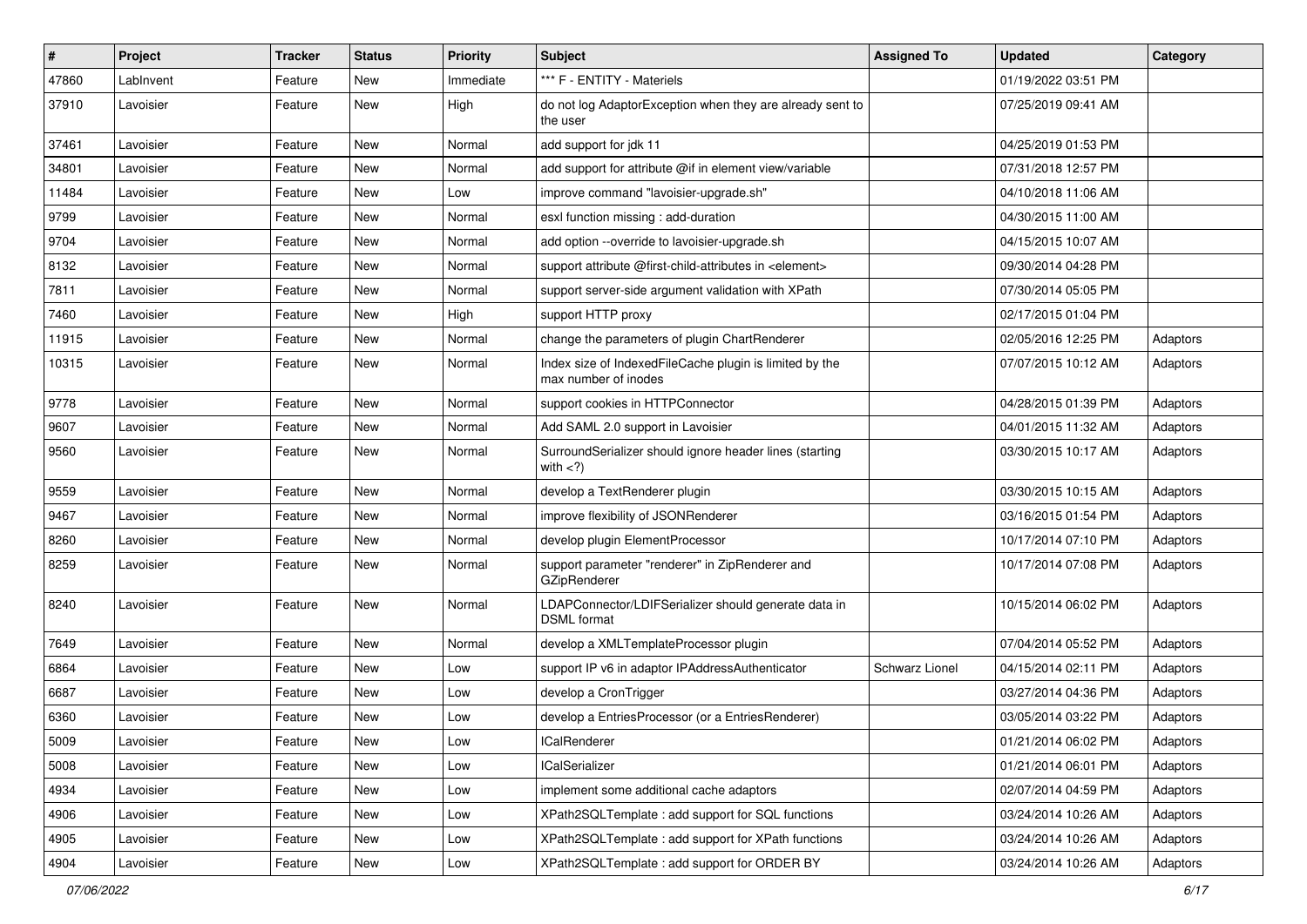| $\vert$ # | Project   | <b>Tracker</b> | <b>Status</b> | <b>Priority</b> | Subject                                                                                           | <b>Assigned To</b> | <b>Updated</b>      | Category     |
|-----------|-----------|----------------|---------------|-----------------|---------------------------------------------------------------------------------------------------|--------------------|---------------------|--------------|
| 4871      | Lavoisier | Feature        | New           | Low             | ExcelSerializer                                                                                   |                    | 03/24/2014 10:26 AM | Adaptors     |
| 4870      | Lavoisier | Feature        | New           | Low             | BinarySerializer                                                                                  |                    | 03/24/2014 10:26 AM | Adaptors     |
| 4867      | Lavoisier | Feature        | New           | Low             | ScalaProcessor                                                                                    |                    | 03/24/2014 10:26 AM | Adaptors     |
| 4866      | Lavoisier | Feature        | New           | Low             | <b>XQueryConnector</b>                                                                            |                    | 03/24/2014 10:26 AM | Adaptors     |
| 4865      | Lavoisier | Feature        | New           | Low             | support remote connection in JMXConnector                                                         |                    | 03/24/2014 10:26 AM | Adaptors     |
| 4863      | Lavoisier | Feature        | New           | Low             | YAMLRenderer                                                                                      |                    | 03/24/2014 10:26 AM | Adaptors     |
| 9496      | Lavoisier | Feature        | New           | High            | upgrade to more recent version of JSW                                                             |                    | 03/18/2015 06:34 PM | <b>Build</b> |
| 9622      | Lavoisier | Feature        | New           | Normal          | add links to fallback views into view "dependencies"                                              |                    | 04/01/2015 06:19 PM | Console      |
| 9086      | Lavoisier | Feature        | New           | High            | enable refreshing all notifiable caches with one single click                                     |                    | 02/09/2015 12:37 PM | Console      |
| 7464      | Lavoisier | Feature        | New           | Normal          | replace XSL with HTML template in web console                                                     |                    | 06/17/2014 04:55 PM | Console      |
| 7325      | Lavoisier | Feature        | New           | Normal          | support filtering dependencies graph by categories                                                |                    | 06/04/2014 05:14 PM | Console      |
| 5442      | Lavoisier | Feature        | New           | Low             | create a view 'stoppoint'                                                                         | Lequeux Olivier    | 10/29/2013 05:02 PM | Console      |
| 30741     | Lavoisier | Feature        | New           | Low             | add research button on web site                                                                   |                    | 04/04/2018 10:53 AM | Doc          |
| 30735     | Lavoisier | Feature        | New           | Low             | write documentation about the admin web console                                                   |                    | 04/04/2018 10:52 AM | Doc          |
| 41294     | Lavoisier | Feature        | New           | High            | add support for attribute @null in namespace<br>http://software.in2p3.fr/lavoisier/tables.xsd     | Reynaud Sylvain    | 09/25/2020 03:38 PM | Engine       |
| 33350     | Lavoisier | Feature        | New           | Low             | add a XPath function multireplace()                                                               |                    | 05/31/2018 03:49 PM | Engine       |
| 27576     | Lavoisier | Feature        | New           | Normal          | add a parameter "priority" on WhenCreatedTrigger                                                  |                    | 02/02/2018 03:18 PM | Engine       |
| 27570     | Lavoisier | Feature        | New           | Normal          | Notified Trigger should bypass attribute @ignore-during                                           |                    | 02/02/2018 03:05 PM | Engine       |
| 9624      | Lavoisier | Feature        | New           | Normal          | when cache is empty and being built, user queries should<br>be waiting for it rather than failing |                    | 04/01/2015 06:30 PM | Engine       |
| 9606      | Lavoisier | Feature        | New           | High            | add attribute @encoding to element <connector></connector>                                        |                    | 03/31/2015 06:29 PM | Engine       |
| 9564      | Lavoisier | Feature        | New           | Normal          | reorganize <pre-renderer> section</pre-renderer>                                                  |                    | 03/30/2015 10:37 AM | Engine       |
| 9562      | Lavoisier | Feature        | New           | Normal          | re-implement <pre-renderers> in streaming mode</pre-renderers>                                    |                    | 03/30/2015 10:32 AM | Engine       |
| 8405      | Lavoisier | Feature        | New           | Normal          | implement XPath function choose not null(arg1, arg2)                                              |                    | 10/30/2014 02:21 PM | Engine       |
| 8404      | Lavoisier | Feature        | New           | Normal          | support parameters in <pre-renderers></pre-renderers>                                             |                    | 10/30/2014 11:03 AM | Engine       |
| 8258      | Lavoisier | Feature        | New           | Normal          | add attribute @default to <renderers></renderers>                                                 |                    | 10/17/2014 07:07 PM | Engine       |
| 8241      | Lavoisier | Feature        | New           | Normal          | improve dropdown list of view "form"                                                              |                    | 10/15/2014 06:05 PM | Engine       |
| 7619      | Lavoisier | Feature        | New           | Normal          | replace @INCLUDES with #include in properties files                                               |                    | 07/04/2014 11:17 AM | Engine       |
| 7461      | Lavoisier | Feature        | New           | High            | add XPath function url()                                                                          |                    | 02/17/2015 01:04 PM | Engine       |
| 6353      | Lavoisier | Feature        | New           | Low             | support new parameter type "Language"                                                             |                    | 03/24/2014 10:40 AM | Engine       |
| 6325      | Lavoisier | Feature        | New           | Low             | enable limiting the maximum output size                                                           |                    | 03/24/2014 10:40 AM | Engine       |
| 6303      | Lavoisier | Feature        | New           | Low             | support attributes @package and @id on <config></config>                                          |                    | 03/24/2014 10:31 AM | Engine       |
| 6260      | Lavoisier | Feature        | New           | Low             | support introspection of view-template                                                            |                    | 03/24/2014 10:40 AM | Engine       |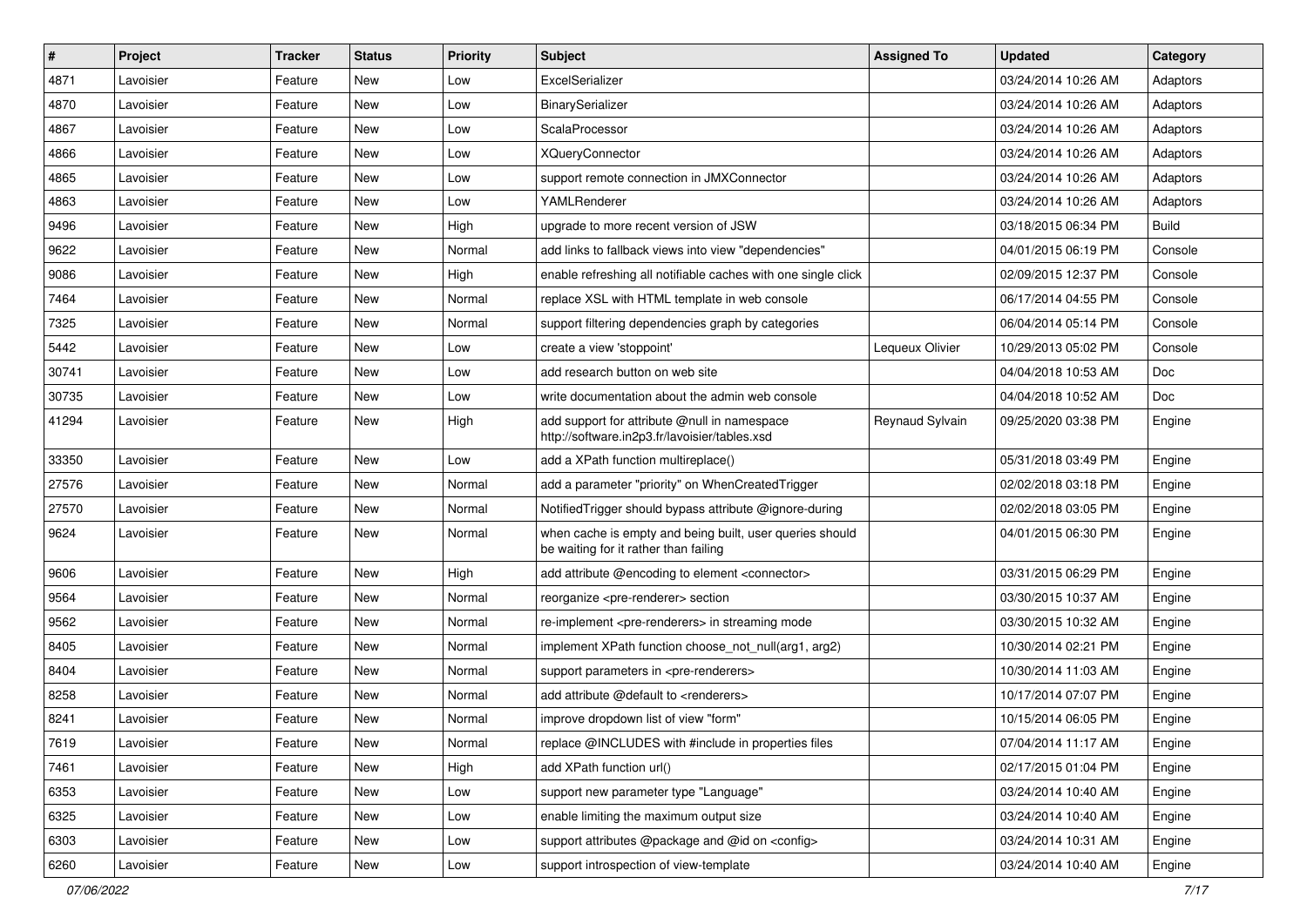| $\pmb{\#}$ | Project                 | <b>Tracker</b> | <b>Status</b> | <b>Priority</b> | <b>Subject</b>                                                                                             | <b>Assigned To</b>   | <b>Updated</b>      | Category                       |
|------------|-------------------------|----------------|---------------|-----------------|------------------------------------------------------------------------------------------------------------|----------------------|---------------------|--------------------------------|
| 5558       | Lavoisier               | Feature        | New           | Low             | add XPath function build_xpath()                                                                           |                      | 11/29/2013 09:58 AM | Engine                         |
| 5090       | Lavoisier               | Feature        | New           | Low             | add new adaptor type : <writer></writer>                                                                   |                      | 03/24/2014 10:26 AM | Engine                         |
| 7463       | Lavoisier               | Feature        | New           | Normal          | add attribute tpl:url.                                                                                     |                      | 06/17/2014 04:54 PM | <b>HTML Template</b><br>Engine |
| 32928      | Lavoisier               | Feature        | New           | Normal          | support enumeration in route properties                                                                    |                      | 05/18/2018 02:23 PM | Service                        |
| 5525       | Lavoisier               | Feature        | Assigned      | Low             | enable configuring trust-store with a directory                                                            | Schwarz Lionel       | 11/19/2013 03:16 PM | Service                        |
| 26907      | Lavoisier               | Feature        | New           | Normal          | implement XPath function format-number()                                                                   |                      | 01/10/2018 03:18 PM | <b>XML Template</b><br>Engine  |
| 9563       | Lavoisier               | Feature        | New           | Normal          | support <elements-ignore> into<br/><element-create-as-parent></element-create-as-parent></elements-ignore> |                      | 03/30/2015 10:30 AM | <b>XML Template</b><br>Engine  |
| 8817       | Lavoisier               | Feature        | New           | Normal          | develop a XML template optimizer                                                                           |                      | 12/19/2014 05:10 PM | <b>XML Template</b><br>Engine  |
| 8261       | Lavoisier               | Feature        | New           | Normal          | support attribute @out-xpath on <element></element>                                                        |                      | 10/17/2014 07:15 PM | <b>XML Template</b><br>Engine  |
| 8172       | Lavoisier               | Feature        | New           | Normal          | support XPath function append()                                                                            |                      | 10/06/2014 10:43 AM | <b>XML Template</b><br>Engine  |
| 8369       | LC <sub>2</sub>         | Feature        | New           | Normal          | Standardize by relying on GNU getopt instead of<br>proprietary cmdline                                     | Lafage Vincent       | 10/27/2014 07:06 PM |                                |
| 8099       | LC <sub>2</sub>         | Feature        | New           | High            | Add business rule forbidding empty CRT-DSP<br>configuration (at least 1 manu per CRT DSP)                  | Lafage Vincent       | 10/27/2014 07:00 PM |                                |
| 2431       | LC <sub>2</sub>         | Feature        | Assigned      | Normal          | Enforce stricter checks on startup precondition                                                            | Lafage Vincent       | 02/03/2012 09:54 PM |                                |
| 2118       | LC <sub>2</sub>         | Feature        | New           | Low             | Prepare the Command Line Interface of validator to parse<br>rdRam                                          | Lafage Vincent       | 10/20/2011 04:20 PM |                                |
| 2112       | LC <sub>2</sub>         | Feature        | New           | Low             | Rorc lib                                                                                                   |                      | 04/08/2013 06:11 PM |                                |
| 2076       | LC <sub>2</sub>         | Feature        | New           | Low             | Finer grained report for boot Crocus script                                                                |                      | 10/11/2011 02:18 PM |                                |
| 1255       | LC <sub>2</sub>         | Feature        | Assigned      | Low             | Provide proper Shared-Object name to libraries                                                             | Lafage Vincent       | 01/17/2011 01:39 PM |                                |
| 1254       | LC <sub>2</sub>         | Feature        | Assigned      | Low             | Add Tooltip for the three LC2 modes                                                                        | Lafage Vincent       | 01/17/2011 01:34 PM |                                |
| 1232       | LC <sub>2</sub>         | Feature        | Assigned      | Low             | Include parseCrocusVersion in the Crocus Thread                                                            | Lafage Vincent       | 01/12/2011 12:18 AM |                                |
| 1231       | LC <sub>2</sub>         | Feature        | Assigned      | Low             | Include boot in the Crocus Thread                                                                          | Lafage Vincent       | 01/12/2011 12:16 AM |                                |
| 1156       | LC <sub>2</sub>         | Feature        | Assigned      | High            | query Marc Status generation & validation options                                                          | Lafage Vincent       | 12/07/2010 04:54 PM |                                |
| 31881      | Narval Standalone       | Feature        | New           | Normal          | Logs de l'instance                                                                                         | Théo Le Guen         | 04/24/2018 03:59 PM |                                |
| 35044      | operations-portal-users | Feature        | New           | Normal          | New ROD dashboard                                                                                          |                      | 09/20/2018 10:42 AM | Dashboard                      |
| 35045      | operations-portal-users | Feature        | New           | Normal          | Tasks for the release                                                                                      |                      | 09/20/2018 10:48 AM | Others                         |
| 597        | Oval                    | Feature        | New           | Normal          | YAML comme langage de configuration ?                                                                      |                      | 05/11/2010 01:36 PM |                                |
| 33         | Oval                    | Feature        | New           | Normal          | Support for gzipped ref files                                                                              | <b>Chamont David</b> | 02/16/2009 07:23 PM | Diff command                   |
| 35         | Oval                    | Feature        | New           | Normal          | Give less importance to the build step                                                                     | Chamont David        | 02/16/2009 07:41 PM | Documentation                  |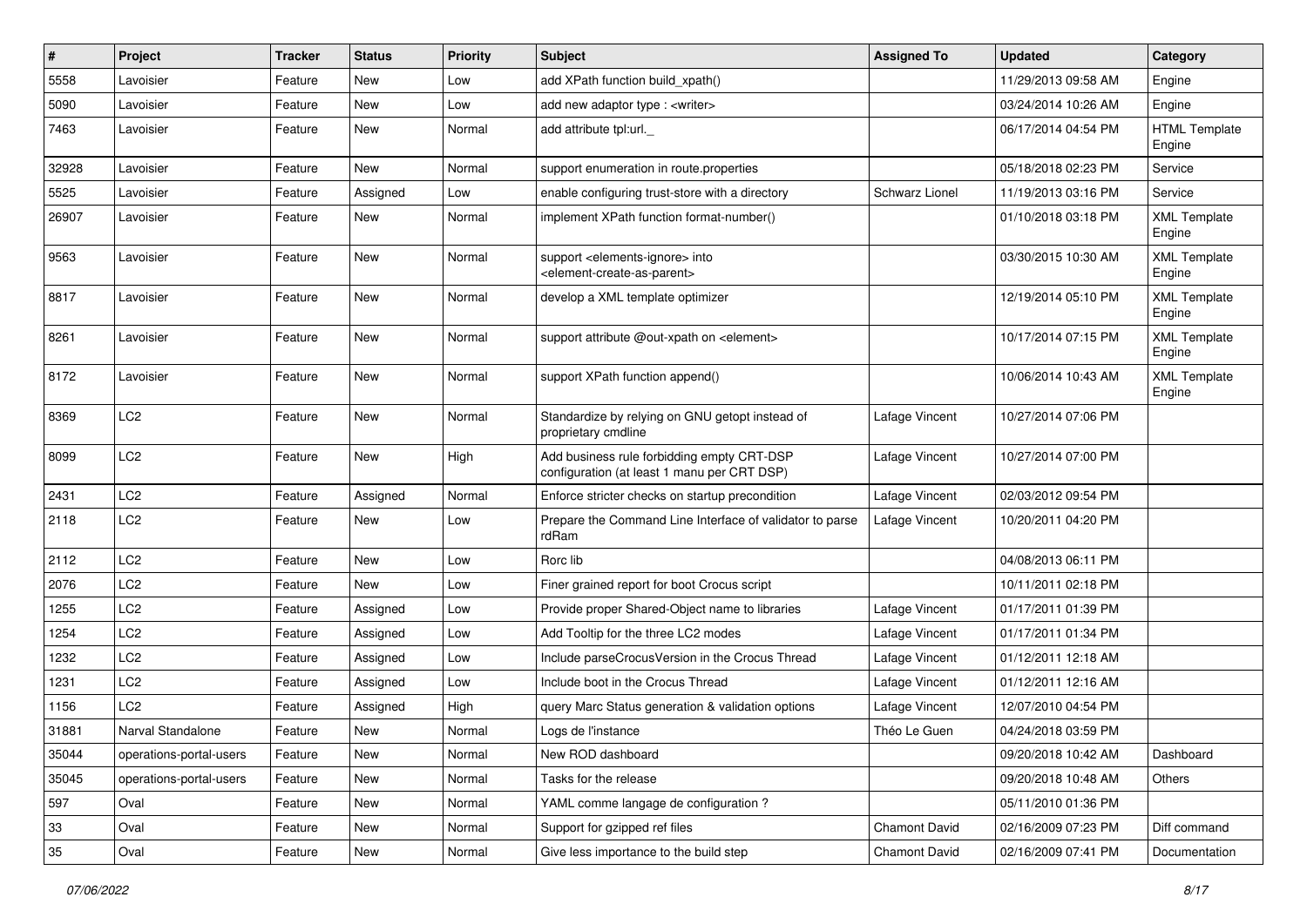| $\sharp$ | Project      | <b>Tracker</b> | <b>Status</b> | <b>Priority</b> | Subject                                                                                                                             | <b>Assigned To</b>   | <b>Updated</b>      | Category       |
|----------|--------------|----------------|---------------|-----------------|-------------------------------------------------------------------------------------------------------------------------------------|----------------------|---------------------|----------------|
| 37       | Oval         | Feature        | New           | Low             | Automatically select the shell flavor                                                                                               | <b>Chamont David</b> | 02/16/2009 07:44 PM | Implementation |
| 34       | Oval         | Feature        | <b>New</b>    | Normal          | Extend input/output control                                                                                                         | <b>Chamont David</b> | 02/16/2009 07:27 PM | Implementation |
| 923      | Oval         | Feature        | New           | Normal          | oval reset                                                                                                                          | <b>Chamont David</b> | 09/20/2010 05:16 PM | Other          |
| 36       | Oval         | Feature        | New           | Low             | Extend tasks with begin/end directory commands                                                                                      | <b>Chamont David</b> | 02/16/2009 07:42 PM | Other          |
| 29       | Oval         | Feature        | New           | Low             | The build tool should handle directories?                                                                                           | <b>Chamont David</b> | 02/16/2009 07:06 PM | Other          |
| 174      | Oval         | Feature        | New           | High            | oval run -o                                                                                                                         | <b>Chamont David</b> | 10/02/2009 02:47 PM | Run command    |
| 31       | Oval         | Feature        | New           | Normal          | Apply a command to a subdirectory subset?                                                                                           | <b>Chamont David</b> | 02/16/2009 07:14 PM | Run command    |
| 30       | Oval         | Feature        | New           | High            | Use environments as targets to the step commands                                                                                    | <b>Chamont David</b> | 02/16/2009 07:12 PM | Run command    |
| 12976    | PEM          | Feature        | New           | Low             | pem-sync co_pem                                                                                                                     |                      | 03/24/2016 05:00 PM |                |
| 12975    | <b>PEM</b>   | Feature        | New           | Normal          | pem-sync co_pem                                                                                                                     |                      | 03/24/2016 04:54 PM |                |
| 12974    | PEM          | Feature        | New           | Normal          | pem-sync cp_pem                                                                                                                     |                      | 03/24/2016 04:52 PM |                |
| 12961    | PEM          | Feature        | New           | Normal          | PEM version                                                                                                                         |                      | 03/24/2016 09:03 AM |                |
| 10273    | <b>PEM</b>   | Feature        | New           | Normal          | Easier configuration process                                                                                                        |                      | 07/01/2015 11:11 AM |                |
| 9534     | Pipelet      | Feature        | New           | Normal          | logging of stdout and stderr                                                                                                        |                      | 03/25/2015 02:31 PM |                |
| 8262     | Pipelet      | Feature        | New           | Normal          | LocalRepository: recursive search of segment source<br>script                                                                       |                      | 10/19/2014 05:13 PM |                |
| 3992     | Pipelet      | Feature        | <b>New</b>    | Low             | directory in data with specific color                                                                                               |                      | 02/20/2013 05:19 PM |                |
| 748      | Pipelet      | Feature        | New           | Low             | Git and CVS repositories                                                                                                            | Le Jeune Maude       | 03/11/2011 11:41 AM |                |
| 734      | Pipelet      | Feature        | Assigned      | Low             | Rapport Latex                                                                                                                       | <b>Betoule Marc</b>  | 02/10/2011 11:52 PM | Engine         |
| 45485    | PyROS        | Feature        | New           | High            | **** D0 - GENERAL, ADMINISTRATIVE & TECHNICAL                                                                                       |                      | 03/16/2022 04:53 PM |                |
| 45484    | PyROS        | Feature        | New           | Normal          | **** D5 - Images management (L1-L2)                                                                                                 |                      | 02/02/2022 02:36 PM |                |
| 45483    | PyROS        | Feature        | New           | High            | **** D4 - Images production (L0)                                                                                                    |                      | 03/16/2022 07:28 AM |                |
| 45482    | <b>PyROS</b> | Feature        | New           | High            | **** D3 - Sequences submission & plannig                                                                                            |                      | 02/22/2022 03:01 PM |                |
| 45481    | PyROS        | Feature        | New           | Normal          | **** D2 - Users & Programs                                                                                                          |                      | 03/29/2022 09:17 AM |                |
| 45480    | PyROS        | Feature        | New           | High            | **** D1 - System Security & Control                                                                                                 |                      | 06/29/2022 07:39 AM |                |
| 44721    | <b>PyROS</b> | Feature        | New           | Normal          | *** GF4 - QUAL - Quality & Tests - High level tests<br>(integration & functional), plan tests, validation des<br>exigences (qualif) |                      | 03/16/2022 04:55 PM |                |
| 44661    | PyROS        | Feature        | New           | Normal          | *** SF13 - IAF - Images Fetching (quicklook & download)                                                                             |                      | 03/15/2022 04:49 PM |                |
| 44659    | <b>PyROS</b> | Feature        | New           | Normal          | *** GF3 - INFRA - Hardware, Operating System, Network,<br>Security & Safety                                                         |                      | 03/16/2022 04:51 PM |                |
| 44658    | <b>PyROS</b> | Feature        | New           | High            | *** SF15 - SST - START&STOP - System Startup<br>(launch), monitoring, and Shutdown                                                  |                      | 06/28/2022 10:06 PM |                |
| 44584    | PyROS        | Feature        | New           | Normal          | *** SF10 - CAL - Calibration (Dark/Bias/Flat)                                                                                       |                      | 03/15/2022 04:48 PM |                |
| 44514    | PyROS        | Feature        | New           | Normal          | *** SF11 - IPC - Images Processing (Grenouille)                                                                                     | Klotz Alain          | 03/15/2022 04:44 PM |                |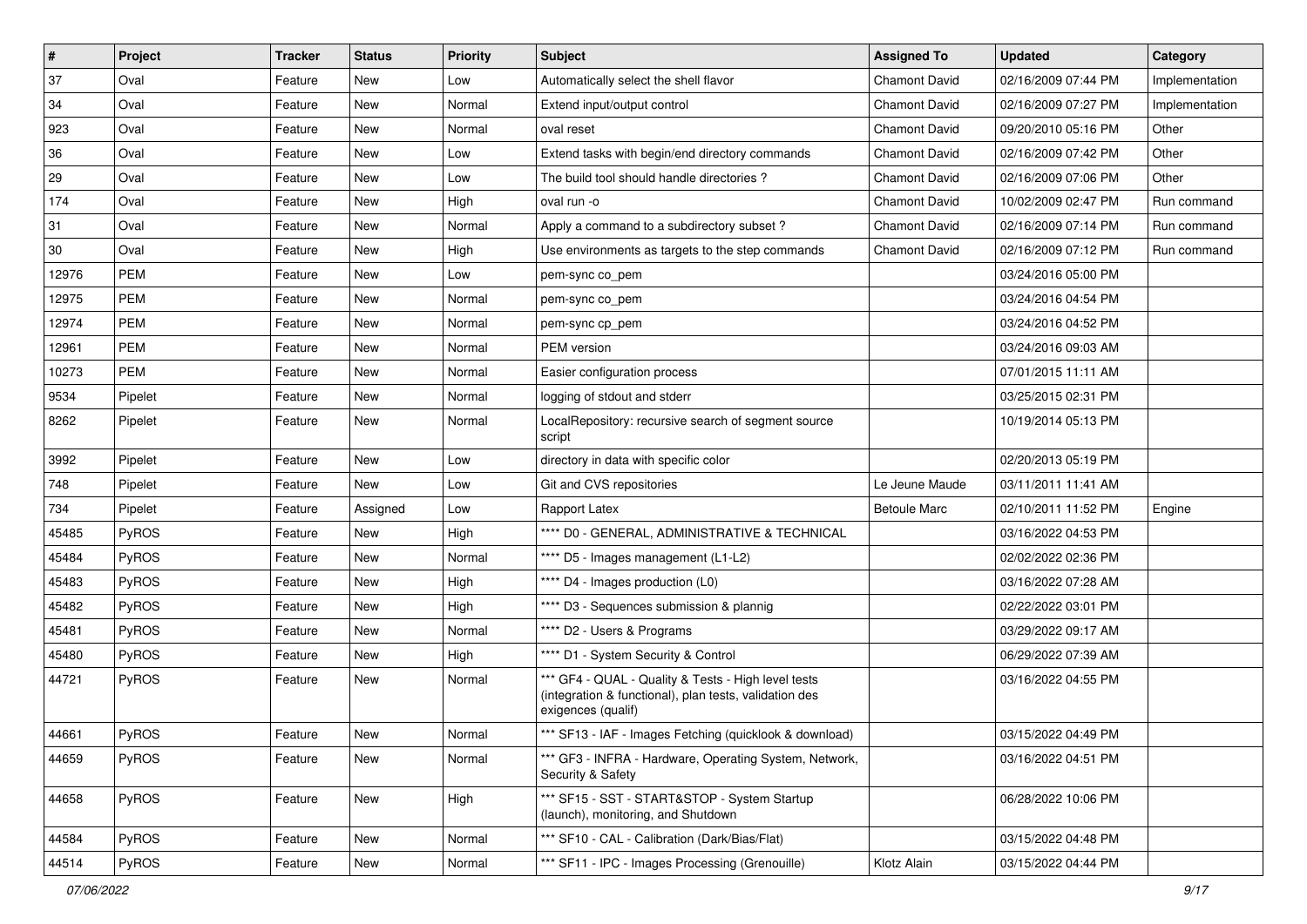| #     | Project                 | <b>Tracker</b> | <b>Status</b> | <b>Priority</b> | Subject                                                                                                                                  | <b>Assigned To</b>  | <b>Updated</b>      | Category  |
|-------|-------------------------|----------------|---------------|-----------------|------------------------------------------------------------------------------------------------------------------------------------------|---------------------|---------------------|-----------|
| 44172 | PyROS                   | Feature        | New           | High            | *** SF14 - OCF - Observatory Unit & Site Configuration                                                                                   |                     | 01/29/2022 01:24 AM |           |
| 44165 | PyROS                   | Feature        | <b>New</b>    | Normal          | *** SF16 - DSH - General monitoring: Dashboard<br>(website)                                                                              |                     | 06/29/2022 07:24 AM |           |
| 44164 | PyROS                   | Feature        | New           | Normal          | *** SF12 - IAN - Images Analysis (Triton)                                                                                                |                     | 03/15/2022 04:48 PM |           |
| 44163 | PyROS                   | Feature        | <b>New</b>    | Normal          | *** SF09 - CMC - Command Control - Telescope &<br>Instruments Control & Monitoring (DeviceController,<br>AgentDevice)                    |                     | 03/16/2022 07:28 AM |           |
| 44162 | PyROS                   | Feature        | <b>New</b>    | High            | *** SF08 - EXE (SOX) - Observation Sequence (SO)<br>eXecution                                                                            |                     | 03/15/2022 04:46 PM |           |
| 44161 | PyROS                   | Feature        | New           | High            | *** SF04 - SPV - System Coordination & Supervision :<br>Majordome (Conducting) (head)                                                    |                     | 06/29/2022 07:39 AM |           |
| 44160 | PyROS                   | Feature        | New           | Normal          | *** SF07 - PLN - Observation Sequences Planning &<br>Scheduling                                                                          |                     | 03/15/2022 04:46 PM |           |
| 44159 | PyROS                   | Feature        | <b>New</b>    | Normal          | *** SF03 - ENV - Environment Monitoring (int/ext,<br>observatory & weather)                                                              |                     | 05/05/2022 09:54 AM |           |
| 44158 | PyROS                   | Feature        | <b>New</b>    | Normal          | *** SF06 - ALR - Alerts Management                                                                                                       |                     | 03/15/2022 04:46 PM |           |
| 44154 | <b>PyROS</b>            | Feature        | In progress   | Normal          | *** SF02 - SCP - Scientific Programs Management                                                                                          |                     | 03/29/2022 09:17 AM |           |
| 44153 | PyROS                   | Feature        | New           | Normal          | *** SF05 - SEQ - Observation Sequences Management                                                                                        | Koralewski Alexis   | 02/23/2022 10:45 AM |           |
| 44151 | PyROS                   | Feature        | New           | High            | *** GF1 - PROJ - Project management, documentation,<br>formation des utilisateurs, interfaces, plan de justification<br>de la définition |                     | 01/31/2022 11:32 AM |           |
| 44150 | PyROS                   | Feature        | In progress   | Normal          | *** SF01 - USR - Users, Roles, and Authorizations<br>Management                                                                          |                     | 03/29/2022 09:14 AM |           |
| 44148 | PyROS                   | Feature        | New           | High            | *** GF2 - INST - Config, Install, udpate, deploy (IRAP,<br>CNES, TAROT)                                                                  |                     | 03/16/2022 07:27 AM |           |
| 187   | RIsngCons               | Feature        | New           | Low             | Abort limit/delete/ack                                                                                                                   | <b>Puel Mattieu</b> | 10/07/2009 01:08 PM |           |
| 186   | RIsngCons               | Feature        | New           | Normal          | Flood limit                                                                                                                              | <b>Puel Mattieu</b> | 10/07/2009 01:07 PM |           |
| 93    | RIsngCons               | Feature        | New           | Low             | Touche pour forcer le renouvellement de cache                                                                                            |                     | 03/31/2009 10:16 AM |           |
| 87    | RIsngCons               | Feature        | New           | Low             | Limiter la taille du cache                                                                                                               |                     | 03/30/2009 03:32 PM |           |
| 86    | <b>RIsngCons</b>        | Feature        | New           | Low             | Tris dynamiques                                                                                                                          |                     | 03/30/2009 03:31 PM |           |
| 8645  | ROD-DASHBOARD           | Feature        | In progress   | Normal          | ROD dashboard: only verify when closing ticket                                                                                           |                     | 04/21/2021 12:52 PM | Dashboard |
| 202   | Smurf                   | Feature        | New           | Low             | Smurf::DB::Getopt add fping to smelect                                                                                                   |                     | 10/21/2009 04:46 PM |           |
| 959   | SphereLib               | Feature        | New           | Low             | intégrer ginp                                                                                                                            |                     | 10/06/2010 11:30 AM |           |
| 890   | SphereLib               | Feature        | New           | Low             | spline with order $!= 3$                                                                                                                 |                     | 09/06/2010 03:08 PM |           |
| 755   | SphereLib               | Feature        | New           | Normal          | Parallélisation de cat2mask                                                                                                              |                     | 06/14/2010 04:34 PM |           |
| 754   | SphereLib               | Feature        | New           | Normal          | Parallélisation de la routine apodize mask                                                                                               |                     | 06/14/2010 04:33 PM |           |
| 7037  | <b>Topology Manager</b> | Feature        | New           | Normal          | Configuration file for TM                                                                                                                |                     | 04/30/2014 03:11 PM |           |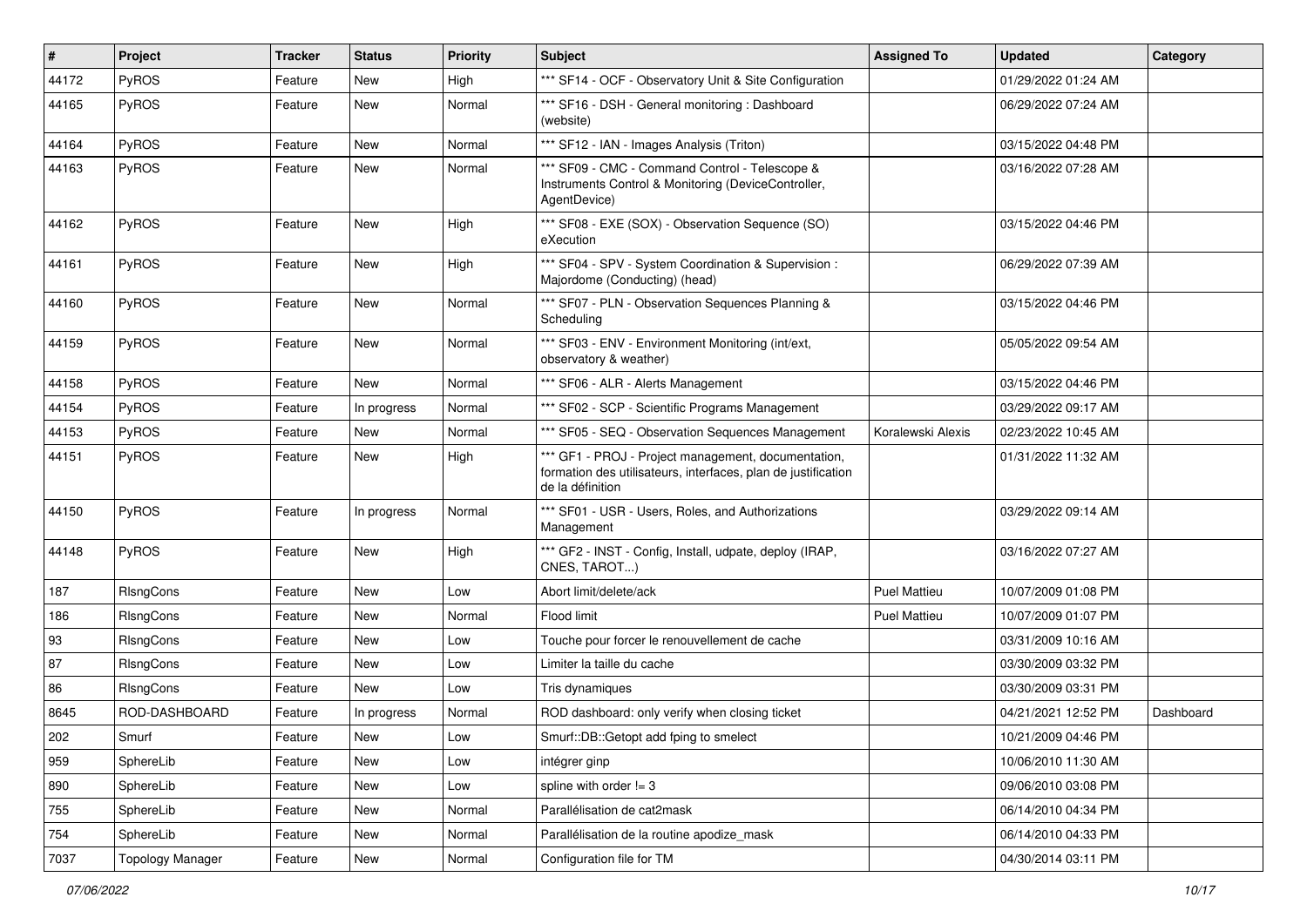| $\pmb{\#}$ | Project                 | <b>Tracker</b> | <b>Status</b> | <b>Priority</b> | Subject                                                       | <b>Assigned To</b>       | <b>Updated</b>      | Category         |
|------------|-------------------------|----------------|---------------|-----------------|---------------------------------------------------------------|--------------------------|---------------------|------------------|
| 5757       | <b>Topology Manager</b> | Feature        | New           | Low             | Topology manager- error detection in mezzanine                |                          | 01/07/2014 01:29 PM |                  |
| 5729       | <b>Topology Manager</b> | Feature        | <b>New</b>    | Low             | Title in firefox                                              |                          | 01/03/2014 06:58 PM |                  |
| 5726       | <b>Topology Manager</b> | Feature        | <b>New</b>    | Normal          | Display                                                       |                          | 01/06/2014 09:21 AM |                  |
| 5725       | <b>Topology Manager</b> | Feature        | Assigned      | High            | propagation of OFF status to the GTS tree                     | Ralet Damian             | 01/10/2014 05:25 PM |                  |
| 5719       | <b>Topology Manager</b> | Feature        | New           | Low             | Launching server easily                                       | Dosme Nicolas            | 01/09/2014 03:53 PM | Core TM          |
| 7486       | <b>Topology Manager</b> | Feature        | New           | Normal          | Modification of information                                   |                          | 06/19/2014 02:41 PM | GUI              |
| 7483       | <b>Topology Manager</b> | Feature        | <b>New</b>    | Normal          | Protect modification                                          |                          | 06/19/2014 02:27 PM | GUI              |
| 7072       | <b>Topology Manager</b> | Feature        | Feedback      | Normal          | name main detector                                            | Michelagnoli<br>Caterina | 05/12/2014 01:59 PM | <b>GUI</b>       |
| 7036       | <b>Topology Manager</b> | Feature        | <b>New</b>    | Normal          | Adding window to choose experiment                            | Legay Eric               | 04/30/2014 03:12 PM | GUI              |
| 37409      | TReqS                   | Feature        | <b>New</b>    | Normal          | Statistiques sur les queues dans les logs                     |                          | 04/11/2019 01:40 PM |                  |
| 9335       | TReqS                   | Feature        | Assigned      | Normal          | SIGINT  TERM   HUP                                            | Chambon Bernard          | 05/06/2015 08:26 AM |                  |
| 520        | TReqS                   | Feature        | New           | Normal          | Communication entre Serveur et Client sans Base de<br>données |                          | 03/24/2015 04:37 PM |                  |
| 517        | TReqS                   | Feature        | <b>New</b>    | Normal          | Outils d'administation pour Treqs                             |                          | 03/24/2015 04:29 PM |                  |
| 516        | TReqS                   | Feature        | New           | Normal          | Désactiver des queues                                         |                          | 03/24/2015 04:24 PM |                  |
| 500        | TReqS                   | Feature        | New           | Low             | Injecter les information d'opération vers COLLOS              |                          | 03/24/2015 04:29 PM |                  |
| 425        | TReqS                   | Feature        | <b>New</b>    | Low             | Durée de vie des métadata                                     |                          | 03/24/2015 04:30 PM |                  |
| 423        | TReqS                   | Feature        | <b>New</b>    | High            | Écrire une toolbox pour administration                        |                          | 03/24/2015 04:40 PM |                  |
| 416        | TReqS                   | Feature        | In progress   | Normal          | État drainé pour TReqS                                        |                          | 03/24/2015 04:04 PM |                  |
| 388        | TReaS                   | Feature        | <b>New</b>    | High            | Possibilités d'interactions avec le serveur TReqS             |                          | 03/24/2015 04:06 PM |                  |
| 5838       | <b>AGATA DAQ</b>        | Support        | New           | Normal          | /agatadisks                                                   | Aubert Yann              | 01/17/2014 06:07 PM |                  |
| 5739       | <b>AGATA DAQ</b>        | Support        | <b>New</b>    | Low             | visu1 out                                                     |                          | 01/04/2014 01:46 PM |                  |
| 5684       | <b>AGATA DAQ</b>        | Support        | <b>New</b>    | High            | Hard drive of anode                                           | Aubert Yann              | 01/06/2014 09:24 AM |                  |
| 8327       | <b>AGATA DAQ</b>        | Support        | Feedback      | Normal          | Adding VAMOS configuration file                               | Saillant Frédéric        | 10/24/2014 01:05 PM | GCC              |
| 16628      | CC-IN2P3                | Support        | <b>New</b>    | Normal          | Sèche cheveux dans le vestiaire                               |                          | 01/12/2017 02:37 PM |                  |
| 10065      | <b>CLASS</b>            | Support        | New           | Normal          | Multi-Threading in CLASS                                      |                          | 06/05/2015 11:30 AM |                  |
| 5710       | <b>ENX</b>              | Support        | Assigned      | Low             | Documentation - Named function                                | Dosme Nicolas            | 02/25/2014 04:58 PM |                  |
| 660        | ENX                     | Support        | New           | High            | Documentation                                                 | Legay Eric               | 05/27/2010 10:55 AM | Documentation    |
| 5572       | <b>ENX</b>              | Support        | New           | Low             | Cleaning autorconf                                            | Legay Eric               | 11/25/2013 03:23 PM | Driver Generator |
| 5431       | <b>ENX</b>              | Support        | New           | Low             | Cleaning compilation chain                                    | Legay Eric               | 10/29/2013 10:18 AM | <b>ENX Core</b>  |
| 36236      | IN2P3-Forge             | Support        | New           | High            | Synchronisation demandée pour un serveur Mercurial            |                          | 04/13/2021 09:07 AM |                  |
| 35994      | IN2P3-Forge             | Support        | New           | Normal          | Synchronisation demandée pour un serveur Mercurial            |                          | 01/11/2019 03:10 PM |                  |
| 9491       | JEM-EUSO                | Support        | New           | Normal          | I need to access also to AWG Euso balloon documents           |                          | 03/18/2015 03:36 PM |                  |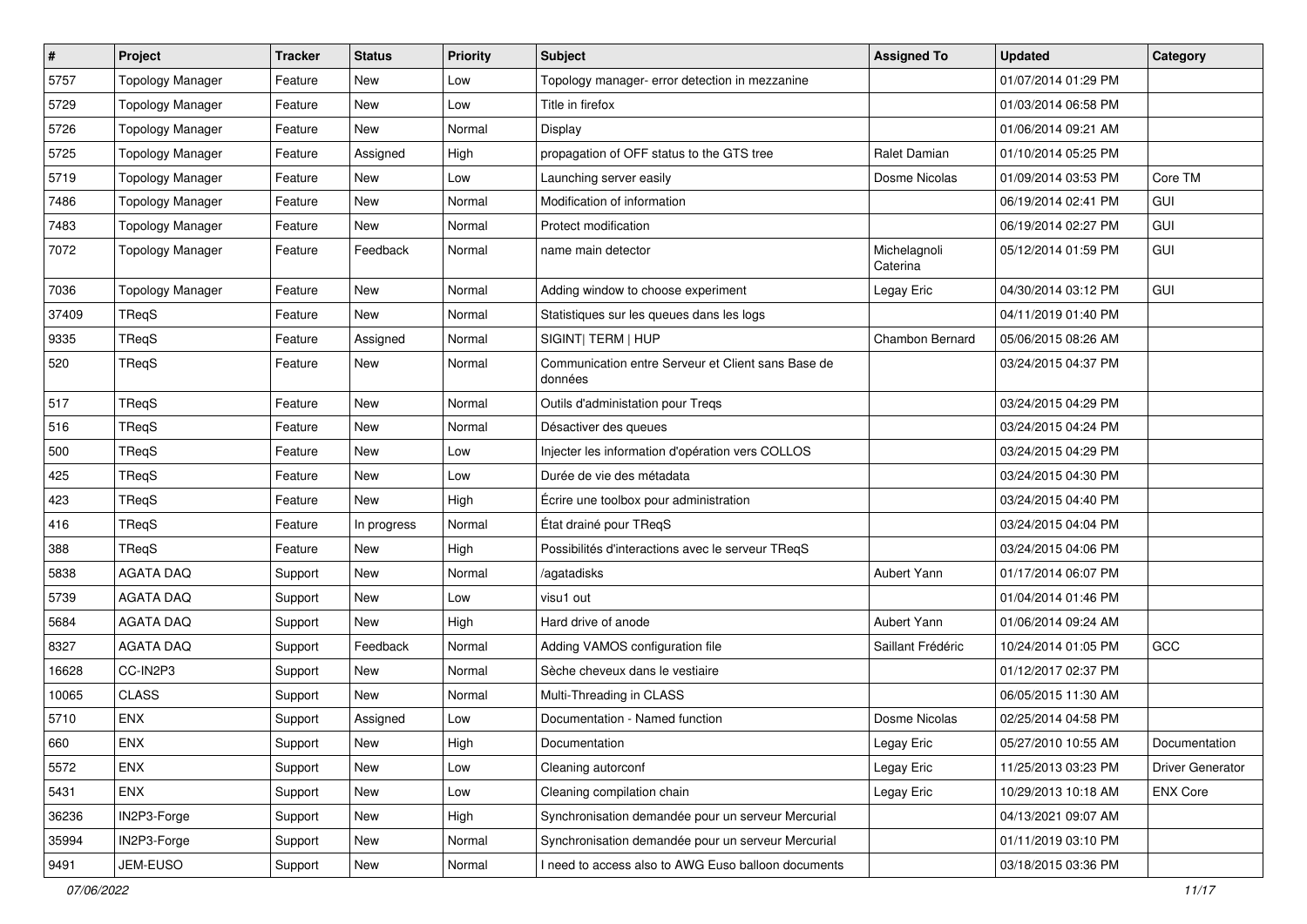| $\vert$ # | Project                              | <b>Tracker</b> | <b>Status</b> | <b>Priority</b> | <b>Subject</b>                                                                     | <b>Assigned To</b> | <b>Updated</b>      | Category        |
|-----------|--------------------------------------|----------------|---------------|-----------------|------------------------------------------------------------------------------------|--------------------|---------------------|-----------------|
| 5051      | Lavoisier                            | Support        | New           | Normal          | Explain cache trigger workflow                                                     | Lequeux Olivier    | 09/13/2013 10:36 AM | Doc             |
| 1258      | LC <sub>2</sub>                      | Support        | Assigned      | Low             | Better report of mute FRT                                                          | Lafage Vincent     | 09/18/2012 06:15 PM |                 |
| 2109      | LPC Service Informatique             | Support        | New           | Low             | imprimantes                                                                        | Jammes Fabrice     | 10/19/2011 10:12 AM |                 |
| 5590      | <b>SIMGRID</b>                       | Support        | Assigned      | Normal          | Create msg_storage_management group in DOXYGEN ?!                                  | Veyre Pierre       | 11/29/2013 10:20 AM |                 |
| 7041      | <b>Topology Manager</b>              | Support        | New           | Normal          | Sub repositories                                                                   |                    | 04/30/2014 03:52 PM |                 |
| 7039      | <b>Topology Manager</b>              | Support        | Feedback      | Normal          | Updating doc                                                                       | Legay Eric         | 05/06/2014 01:32 PM | Core TM         |
| 7035      | <b>AGATA DAQ</b>                     | Task           | Feedback      | High            | Get end of run magic script                                                        | Dosme Nicolas      | 05/06/2014 02:07 PM |                 |
| 16764     | APCScheduler                         | Task           | Assigned      | Normal          | Réunion TEST                                                                       | Colley Jean-Marc   | 01/26/2017 06:44 PM |                 |
| 11522     | <b>CLASS</b>                         | Task           | New           | Normal          | Separate the separation plant from the fabrication plant                           |                    | 12/16/2015 10:22 AM |                 |
| 4932      | <b>DCOD</b>                          | Task           | <b>New</b>    | Low             | DCOD testing                                                                       | Grave Xavier       | 08/26/2013 03:35 PM |                 |
| 5688      | Electronic Control and<br>Monitoring | Task           | New           | Low             | Mercurialiser configuration files                                                  | Legay Eric         | 12/19/2013 09:59 AM |                 |
| 3851      | <b>ENX</b>                           | Task           | New           | Low             | [named register] Tagging new print                                                 |                    | 01/22/2013 05:04 PM | <b>ENX Core</b> |
| 3833      | <b>ENX</b>                           | Task           | New           | Low             | [named register] Modifying MD and MM command type                                  |                    | 01/17/2013 06:06 PM | <b>ENX Core</b> |
| 3832      | <b>ENX</b>                           | Task           | New           | Low             | [named register] New control                                                       |                    | 01/17/2013 06:04 PM | <b>ENX Core</b> |
| 5547      | G4IDS                                | Task           | New           | Normal          | [Three Body Decay]                                                                 | Sotty Christophe   | 11/22/2013 01:47 PM |                 |
| 5538      | G4IDS                                | Task           | New           | Normal          | [Config 2009-2012] MiniBall Efficiency                                             | Sotty Christophe   | 11/20/2013 02:35 PM |                 |
| 5537      | G4IDS                                | Task           | <b>New</b>    | Low             | [Config 2009-2012] Estimated position of the implantation<br>point                 | Sotty Christophe   | 11/20/2013 02:21 PM |                 |
| 5536      | G4IDS                                | Task           | New           | Low             | [Config 2009-2012] Gaussian-like vs Point-like source                              | Sotty Christophe   | 11/20/2013 02:01 PM |                 |
| 5535      | G4IDS                                | Task           | New           | Normal          | [Config 2009-2012] Beta-"gamma (induced)" coincidences                             | Sotty Christophe   | 11/20/2013 02:39 PM |                 |
| 9528      | <b>IGOSat</b>                        | Task           | New           | Normal          | phases projet                                                                      |                    | 03/24/2015 03:58 PM |                 |
| 9527      | <b>IGOSat</b>                        | Task           | New           | Normal          | (SAE / ODB) Réalisation de cartes électroniques pour le<br>satellite IGOSat        |                    | 03/24/2015 03:52 PM |                 |
| 9526      | <b>IGOSat</b>                        | Task           | New           | Normal          | (SCI) Electronique d'acquisition de l'instrument<br>Scintillateur                  |                    | 03/24/2015 03:50 PM |                 |
| 9525      | <b>IGOSat</b>                        | Task           | <b>New</b>    | Normal          | (ODB / SCAO) Conception de la SCAO / Interfaçage avec<br><b>l'ODB</b>              |                    | 03/27/2015 10:11 AM |                 |
| 9524      | <b>IGOSat</b>                        | Task           | New           | Normal          | (ODB) Logiciel de Vol                                                              |                    | 03/24/2015 03:41 PM |                 |
| 9151      | <b>IGOSat</b>                        | Task           | New           | Normal          | (ODB) Code de simulation fonctionelle                                              |                    | 02/18/2015 05:13 PM |                 |
| 9137      | <b>IGOSat</b>                        | Task           | New           | Normal          | (PRO) Phase C                                                                      |                    | 03/24/2015 03:58 PM |                 |
| 9136      | <b>IGOSat</b>                        | Task           | New           | Normal          | (PRO) Phase B                                                                      |                    | 03/24/2015 03:58 PM |                 |
| 9116      | <b>IGOSat</b>                        | Task           | Assigned      | Normal          | (STM) Conception mécanique                                                         |                    | 02/11/2015 03:43 PM |                 |
| 9115      | <b>IGOSat</b>                        | Task           | Assigned      | Normal          | (SCI) Banc de test du scintillateur, simulations et<br>estimation de la dose reçue |                    | 02/11/2015 03:41 PM |                 |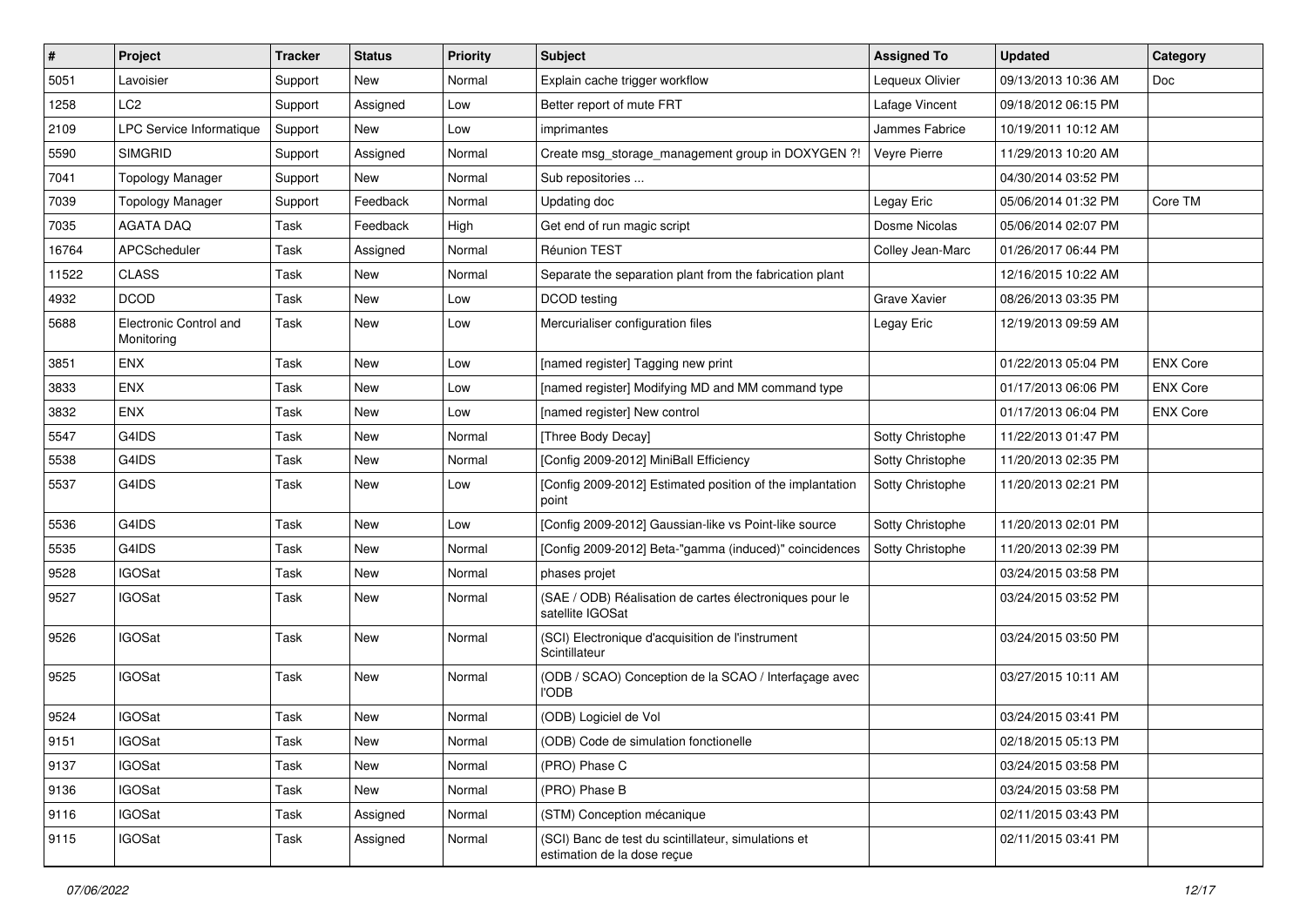| $\vert$ # | Project       | <b>Tracker</b> | <b>Status</b> | <b>Priority</b> | <b>Subject</b>                                                              | <b>Assigned To</b>     | <b>Updated</b>      | Category |
|-----------|---------------|----------------|---------------|-----------------|-----------------------------------------------------------------------------|------------------------|---------------------|----------|
| 9111      | <b>IGOSat</b> | Task           | Assigned      | Normal          | (TEL) Mise en oeuvre de la carte de télécommunication                       |                        | 03/24/2015 03:36 PM |          |
| 9109      | <b>IGOSat</b> | Task           | Assigned      | Normal          | (SYS) Ingénierie système                                                    |                        | 02/11/2015 02:05 PM |          |
| 9108      | <b>IGOSat</b> | Task           | Assigned      | Normal          | (SCA) Modélisation de la boucle de contrôle SCAO                            |                        | 02/11/2015 02:00 PM |          |
| 9103      | <b>IGOSat</b> | Task           | Assigned      | Normal          | (SCI) Banc de test du scintillateur                                         |                        | 02/10/2015 06:48 PM |          |
| 9102      | <b>IGOSat</b> | Task           | Assigned      | Normal          | (SOL) Conception de la station sol                                          |                        | 02/10/2015 06:48 PM |          |
| 9101      | <b>IGOSat</b> | Task           | Assigned      | Normal          | (STM) Réalisation d'un modèle structurel et thermique                       |                        | 02/10/2015 06:48 PM |          |
| 9100      | <b>IGOSat</b> | Task           | Assigned      | Normal          | (SAE) Réalisation d'un banc de test du système<br>d'alimentation électrique |                        | 02/10/2015 06:48 PM |          |
| 9099      | <b>IGOSat</b> | Task           | In progress   | Normal          | (PRO) Phase A                                                               |                        | 03/24/2015 03:58 PM |          |
| 9098      | <b>IGOSat</b> | Task           | Assigned      | Normal          | (SCA) Capteurs d'attitude et Banc de Contrôle                               |                        | 02/11/2015 01:57 PM |          |
| 48758     | LabInvent     | Task           | New           | Immediate       | Modifs demandées par C. Feugeade le 18/1/22                                 | <b>Pallier Etienne</b> | 01/19/2022 04:22 PM |          |
| 48223     | LabInvent     | Task           | <b>New</b>    | Normal          | instance perso (docker)                                                     |                        | 12/13/2021 11:08 AM |          |
| 48222     | Lablnvent     | Task           | <b>New</b>    | Normal          | (NEW func) Gérer Suivi d'un User                                            |                        | 12/13/2021 10:39 AM |          |
| 48005     | LabInvent     | Task           | <b>New</b>    | Normal          | <b>Bugfix toutes les Deprecated Errors</b>                                  |                        | 12/06/2021 02:37 PM |          |
| 47966     | LabInvent     | Task           | <b>New</b>    | Normal          | Ajouter test Commande (avec devis joint)                                    |                        | 11/30/2021 04:17 PM |          |
| 47962     | Lablnvent     | Task           | New           | Urgent          | (IRAP only) re-install inventirap avec php7                                 |                        | 11/30/2021 03:17 PM |          |
| 47960     | Lablnvent     | Task           | <b>New</b>    | Immediate       | <b>CHAMPS</b>                                                               |                        | 01/19/2022 03:51 PM |          |
| 47959     | LabInvent     | Task           | <b>New</b>    | Normal          | *** F - ENTITY - Fournisseurs                                               |                        | 11/30/2021 12:57 PM |          |
| 47958     | LabInvent     | Task           | <b>New</b>    | Normal          | delete (generic)                                                            |                        | 11/30/2021 12:47 PM |          |
| 47954     | LabInvent     | Task           | New           | Normal          | 1 - CREATED                                                                 |                        | 11/30/2021 01:27 PM |          |
| 47953     | Lablnvent     | Task           | <b>New</b>    | Normal          | 2a - TOBEORDERED (optionnel)                                                |                        | 11/30/2021 01:27 PM |          |
| 47952     | LabInvent     | Task           | <b>New</b>    | High            | Ecran d'accueil à restructurer                                              |                        | 11/30/2021 03:43 PM |          |
| 47950     | Lablnvent     | Task           | <b>New</b>    | Normal          | DB complète à mettre à jour                                                 |                        | 11/30/2021 12:26 PM |          |
| 47947     | LabInvent     | Task           | <b>New</b>    | High            | docker only                                                                 |                        | 12/13/2021 11:07 AM |          |
| 47946     | LabInvent     | Task           | <b>New</b>    | Normal          | classic only                                                                |                        | 12/03/2021 09:50 AM |          |
| 47945     | Lablnvent     | Task           | <b>New</b>    | Normal          | <b>ALL</b>                                                                  |                        | 11/30/2021 12:23 PM |          |
| 47942     | LabInvent     | Task           | <b>New</b>    | High            | index (generic)                                                             |                        | 11/30/2021 03:48 PM |          |
| 47937     | LabInvent     | Task           | New           | High            | Read (index & view) (generic ?)                                             |                        | 11/30/2021 03:48 PM |          |
| 47936     | LabInvent     | Task           | New           | High            | 3-4 - TBO & ARCHIVED                                                        |                        | 11/30/2021 03:43 PM |          |
| 47935     | LabInvent     | Task           | New           | Normal          | 2b - VALIDATED                                                              |                        | 11/30/2021 01:27 PM |          |
| 47934     | LabInvent     | Task           | New           | High            | LIFECYCLE (Status) : CREATED => (TBO) =><br>VALIDATED => TBA => ARCHIVED    |                        | 11/30/2021 03:43 PM |          |
| 47930     | Lablnvent     | Task           | New           | Normal          | *** F - ENTITY - QrCode                                                     |                        | 11/30/2021 01:26 PM |          |
| 47927     | LabInvent     | Task           | New           | High            | A gérer via fichier conf YAML                                               |                        | 11/30/2021 03:47 PM |          |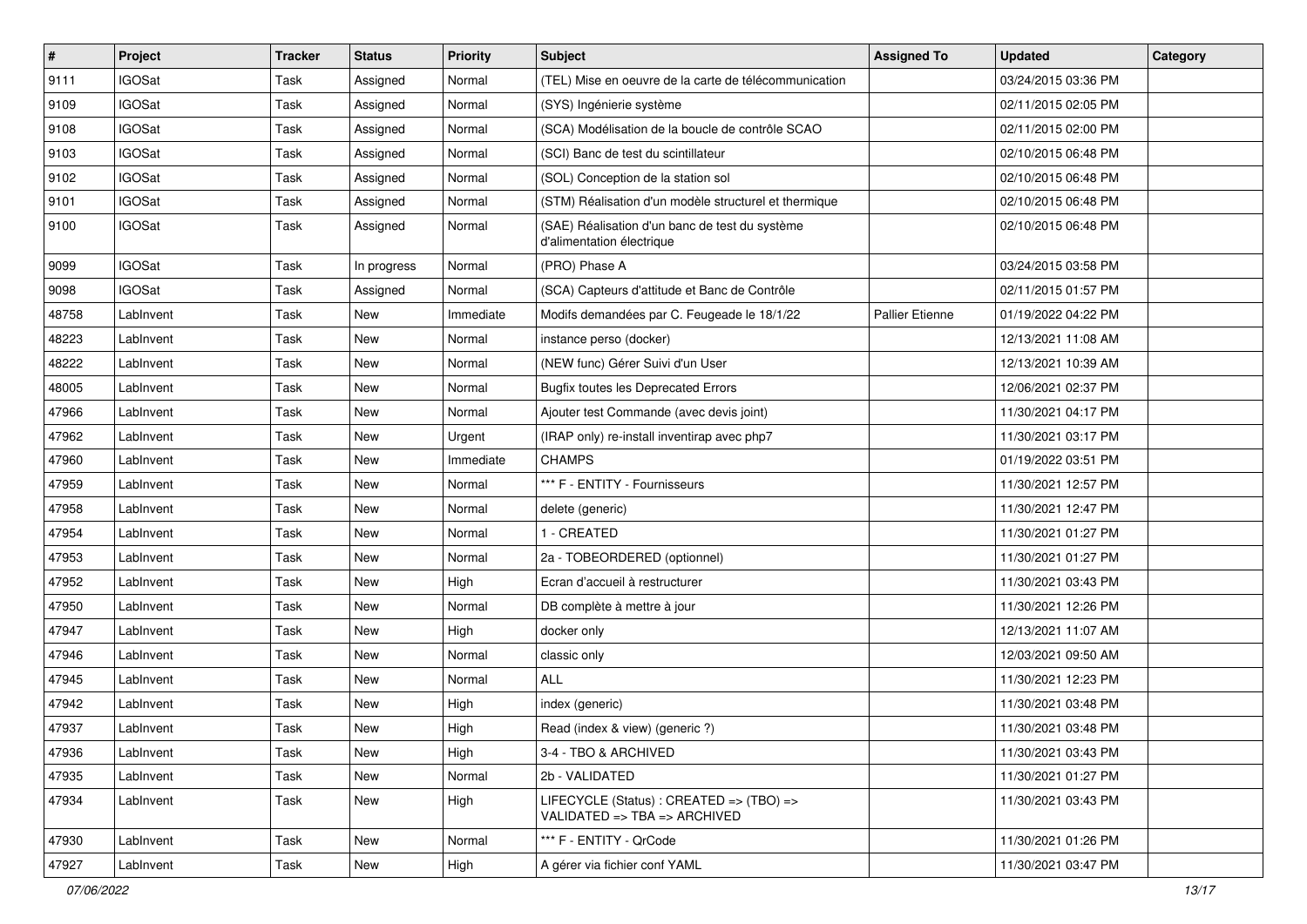| #     | Project   | <b>Tracker</b> | <b>Status</b> | <b>Priority</b> | Subject                                                                                   | <b>Assigned To</b> | <b>Updated</b>      | Category |
|-------|-----------|----------------|---------------|-----------------|-------------------------------------------------------------------------------------------|--------------------|---------------------|----------|
| 47926 | LabInvent | Task           | New           | High            | Instance DEMO docker - à installer sur hyp2 puis sur VM<br>pweb3                          |                    | 12/13/2021 11:07 AM |          |
| 47925 | LabInvent | Task           | <b>New</b>    | Normal          | (après cakephp v4) Passer à Php 8                                                         |                    | 11/30/2021 11:48 AM |          |
| 47924 | LabInvent | Task           | New           | Normal          | (après 3.9) Passer à v4                                                                   |                    | 11/30/2021 11:48 AM |          |
| 47922 | LabInvent | Task           | <b>New</b>    | Immediate       | Passer directement à v3.LAST (3.10.1)                                                     |                    | 12/02/2021 04:45 PM |          |
| 47914 | LabInvent | Task           | <b>New</b>    | High            | index (generic)                                                                           |                    | 11/30/2021 03:50 PM |          |
| 47913 | LabInvent | Task           | <b>New</b>    | Normal          | ROLES (profils)                                                                           |                    | 11/30/2021 01:39 PM |          |
| 47912 | LabInvent | Task           | New           | High            | (VUE) Elements et Helper                                                                  |                    | 11/30/2021 03:51 PM |          |
| 47911 | LabInvent | Task           | <b>New</b>    | Normal          | Create/Update (add_edit generic)                                                          |                    | 11/30/2021 11:04 AM |          |
| 47907 | LabInvent | Task           | New           | Normal          | *** F - Config YAML (champs materiels) : champs<br>obligatoires, recommandés, ou readonly |                    | 11/30/2021 01:25 PM |          |
| 47906 | LabInvent | Task           | <b>New</b>    | Urgent          | Champs virtuels                                                                           |                    | 11/30/2021 03:50 PM |          |
| 47905 | LabInvent | Task           | <b>New</b>    | Urgent          | Read (index & view) (generic)                                                             |                    | 12/01/2021 11:21 AM |          |
| 47903 | LabInvent | Task           | New           | Urgent          | Rappels automatiques pour les suivis récurrents<br>(périodiques)                          |                    | 12/01/2021 11:17 AM |          |
| 47901 | LabInvent | Task           | <b>New</b>    | Urgent          | Read (view & index)                                                                       |                    | 12/01/2021 11:17 AM |          |
| 47899 | LabInvent | Task           | New           | Urgent          | view (generic)                                                                            |                    | 12/01/2021 11:21 AM |          |
| 47897 | LabInvent | Task           | <b>New</b>    | High            | *** F - Stats (Users)                                                                     |                    | 11/30/2021 03:48 PM |          |
| 47893 | LabInvent | Task           | <b>New</b>    | Normal          | Views                                                                                     |                    | 11/30/2021 01:21 PM |          |
| 47890 | LabInvent | Task           | New           | High            | Commander (demande achat)                                                                 |                    | 01/19/2022 03:48 PM |          |
| 47889 | LabInvent | Task           | New           | Normal          | Changer statut - setStatusTo*()                                                           |                    | 11/30/2021 01:19 PM |          |
| 47886 | LabInvent | Task           | <b>New</b>    | Urgent          | Notifications                                                                             |                    | 11/30/2021 03:45 PM |          |
| 47885 | LabInvent | Task           | <b>New</b>    | Normal          | filtrage (voir formulaire index)                                                          |                    | 11/30/2021 01:30 PM |          |
| 47884 | LabInvent | Task           | <b>New</b>    | High            | partitionnement par Site (besoin IP2I/LMA)                                                |                    | 11/30/2021 03:43 PM |          |
| 47883 | LabInvent | Task           | <b>New</b>    | Normal          | formulaire de recherche multi-critères                                                    |                    | 11/30/2021 01:30 PM |          |
| 47882 | LabInvent | Task           | New           | High            | Delete - delete                                                                           |                    | 11/30/2021 03:42 PM |          |
| 47881 | LabInvent | Task           | New           | High            | Read - view                                                                               |                    | 11/30/2021 03:42 PM |          |
| 47880 | LabInvent | Task           | <b>New</b>    | Normal          | Read - index                                                                              |                    | 11/30/2021 01:16 PM |          |
| 47879 | LabInvent | Task           | New           | High            | Create/Update - add_edit                                                                  |                    | 11/30/2021 03:42 PM |          |
| 47878 | LabInvent | Task           | New           | High            | Autres                                                                                    |                    | 11/30/2021 03:44 PM |          |
| 47877 | LabInvent | Task           | New           | High            | find (search)                                                                             |                    | 11/30/2021 03:43 PM |          |
| 47876 | LabInvent | Task           | New           | High            | CRUD                                                                                      |                    | 11/30/2021 03:42 PM |          |
| 47874 | LabInvent | Task           | New           | Urgent          | Stats                                                                                     |                    | 11/30/2021 03:44 PM |          |
| 47873 | LabInvent | Task           | New           | Normal          | Model (Entity & Table)                                                                    |                    | 12/01/2021 09:37 AM |          |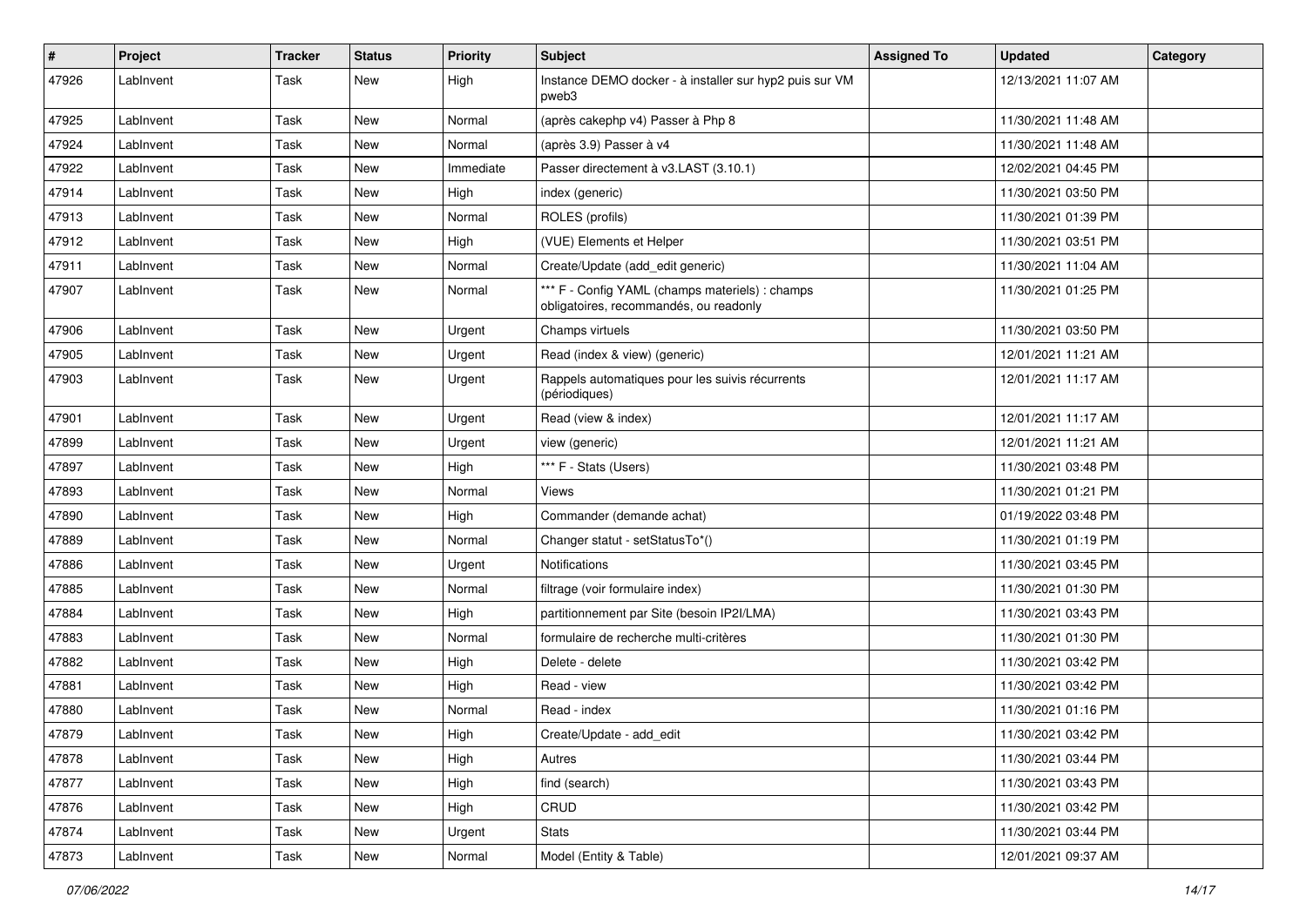| $\sharp$ | Project                           | <b>Tracker</b> | <b>Status</b> | <b>Priority</b> | <b>Subject</b>                                                                                           | <b>Assigned To</b>     | <b>Updated</b>      | Category |
|----------|-----------------------------------|----------------|---------------|-----------------|----------------------------------------------------------------------------------------------------------|------------------------|---------------------|----------|
| 47872    | LabInvent                         | Task           | <b>New</b>    | High            | <b>Actions &amp; Vues</b>                                                                                |                        | 11/30/2021 03:42 PM |          |
| 47871    | LabInvent                         | Task           | <b>New</b>    | Normal          | Autorisations                                                                                            |                        | 11/30/2021 01:29 PM |          |
| 47870    | LabInvent                         | Task           | <b>New</b>    | Normal          | Tests (Materiels)                                                                                        |                        | 11/30/2021 03:38 PM |          |
| 47868    | LabInvent                         | Task           | <b>New</b>    | Normal          | *** F - Super Entité (AppController, AppTable)                                                           |                        | 11/30/2021 01:34 PM |          |
| 47867    | LabInvent                         | Task           | <b>New</b>    | High            | *** F - Autorisations (Users)                                                                            |                        | 11/30/2021 03:47 PM |          |
| 11561    | LST stereo trigger study          | Task           | <b>New</b>    | Normal          | Small-scale MC production for testing the effect of<br>LST-MST stereo trigger                            | Hrupec Dario           | 04/15/2016 03:34 PM |          |
| 11452    | LSTCam low-level data<br>analysis | Task           | <b>New</b>    | High            | Definition of LST mini-camera tests                                                                      | Nakajima Daisuke       | 05/31/2018 04:54 PM |          |
| 3954     | Pipelet                           | Task           | <b>New</b>    | Low             | Documentation: Environment cheat sheet                                                                   |                        | 02/13/2013 11:00 AM |          |
| 1337     | Pipelet                           | Task           | <b>New</b>    | Normal          | logged_subprocess improvement                                                                            |                        | 03/08/2011 09:07 PM |          |
| 1336     | Pipelet                           | Task           | <b>New</b>    | Low             | Add comments in multiplex                                                                                |                        | 02/24/2011 10:17 AM |          |
| 1178     | Pipelet                           | Task           | <b>New</b>    | High            | writing mysql and postgre backends                                                                       |                        | 02/13/2013 10:49 AM |          |
| 51514    | PyROS                             | Task           | <b>New</b>    | Normal          | <b>LOG</b>                                                                                               |                        | 06/29/2022 07:37 AM |          |
| 51513    | PyROS                             | Task           | New           | Normal          | General algorithm (ternary mode, status, routine<br>processing, commands processing, exceptions dealing) | <b>Pallier Etienne</b> | 06/29/2022 07:37 AM |          |
| 51508    | PyROS                             | Task           | <b>New</b>    | Normal          | AgentMajordome (based on Agent)                                                                          | Koralewski Alexis      | 06/29/2022 07:31 AM |          |
| 49994    | PyROS                             | Task           | In progress   | Normal          | SP export (list & 1)                                                                                     | Koralewski Alexis      | 03/29/2022 09:17 AM |          |
| 49890    | <b>PyROS</b>                      | Task           | <b>New</b>    | Normal          | Global Start & Stop (safe)                                                                               |                        | 03/16/2022 04:52 PM |          |
| 49889    | PyROS                             | Task           | <b>New</b>    | Normal          | Backup                                                                                                   |                        | 03/16/2022 04:49 PM |          |
| 49888    | PyROS                             | Task           | <b>New</b>    | Normal          | Firewall                                                                                                 |                        | 03/16/2022 04:48 PM |          |
| 49887    | PyROS                             | Task           | <b>New</b>    | Normal          | Hardware                                                                                                 |                        | 03/16/2022 04:47 PM |          |
| 49886    | PyROS                             | Task           | <b>New</b>    | Normal          | System watch (Nagios, )                                                                                  |                        | 03/16/2022 04:47 PM |          |
| 49885    | PyROS                             | Task           | <b>New</b>    | Normal          | Network                                                                                                  |                        | 03/16/2022 04:46 PM |          |
| 49878    | PyROS                             | Task           | <b>New</b>    | Normal          | SF02-SCP integration - Lancement auto de l'agent de<br>gestion du SP lifecycle                           |                        | 06/28/2022 10:04 PM |          |
| 49876    | PyROS                             | Task           | New           | Normal          | Guitastro integration                                                                                    |                        | 03/16/2022 07:28 AM |          |
| 49875    | PyROS                             | Task           | New           | Normal          | (classic) Installation Guitastro & dependencies                                                          |                        | 03/16/2022 07:27 AM |          |
| 49874    | PyROS                             | Task           | New           | Normal          | (docker) Installation Guitastro & dependencies                                                           |                        | 06/28/2022 10:11 PM |          |
| 49872    | PyROS                             | Task           | New           | Normal          | Restauration de la config par défaut                                                                     |                        | 03/15/2022 11:10 PM |          |
| 49871    | PyROS                             | Task           | New           | Normal          | Config par défaut (à définir)                                                                            |                        | 03/15/2022 11:11 PM |          |
| 49870    | PyROS                             | Task           | New           | Normal          | Config générale : logo, pagination, couleurs, options<br>générales, options par feature,                 |                        | 03/15/2022 11:11 PM |          |
| 49546    | PyROS                             | Task           | In progress   | Normal          | Documentation (pyros_api)                                                                                | Koralewski Alexis      | 02/24/2022 02:33 PM |          |
| 49545    | PyROS                             | Task           | In progress   | Normal          | Script development (pyros_api)                                                                           | Koralewski Alexis      | 02/24/2022 02:33 PM |          |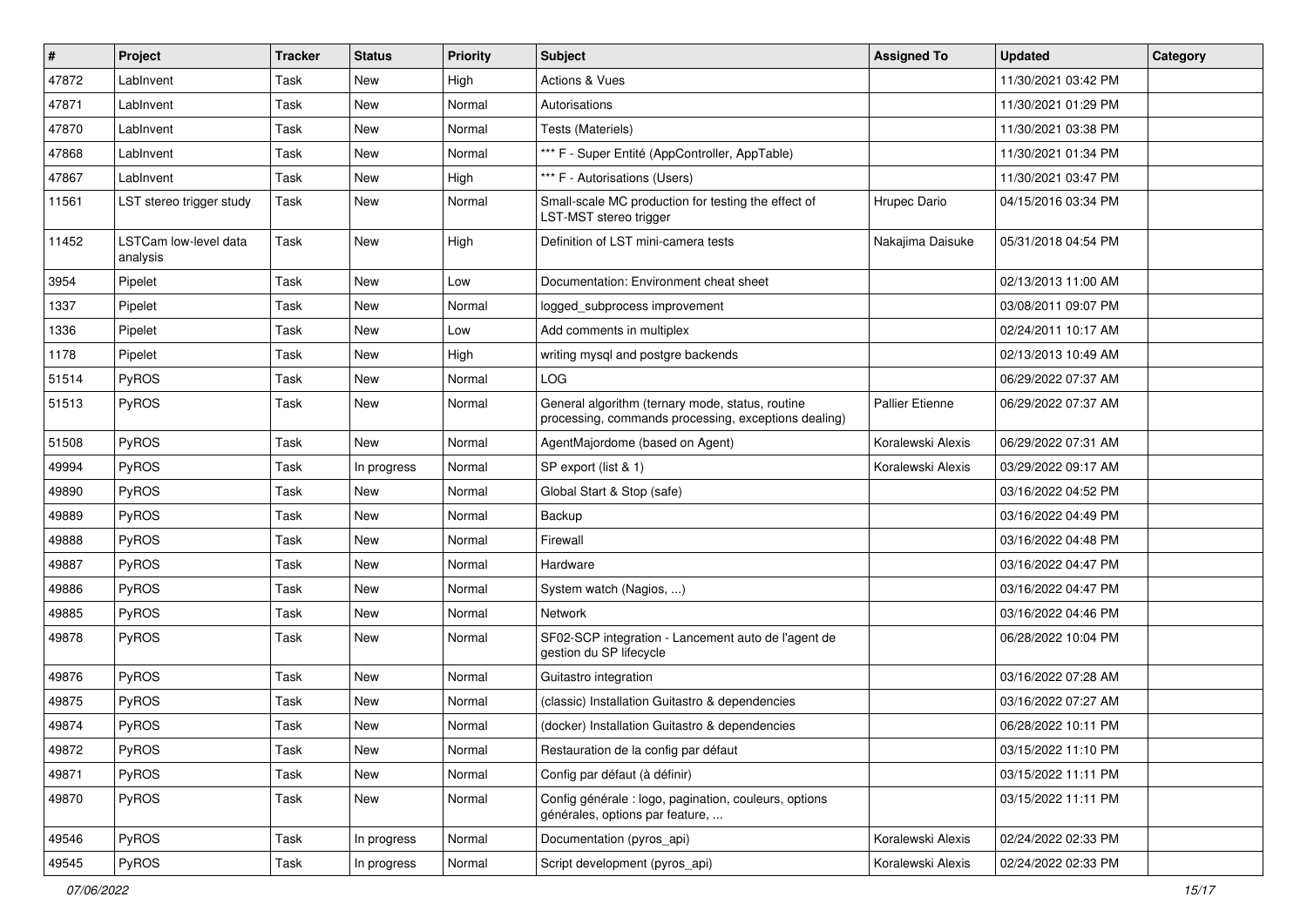| #     | Project | Tracker | <b>Status</b> | <b>Priority</b> | <b>Subject</b>                                                                                    | <b>Assigned To</b> | <b>Updated</b>      | Category |
|-------|---------|---------|---------------|-----------------|---------------------------------------------------------------------------------------------------|--------------------|---------------------|----------|
| 49543 | PyROS   | Task    | <b>New</b>    | Normal          | Users View (list & 1)                                                                             |                    | 02/23/2022 06:06 PM |          |
| 49541 | PyROS   | Task    | <b>New</b>    | Normal          | API REST (website scripting via pyros_api.py script)                                              | Koralewski Alexis  | 06/29/2022 07:26 AM |          |
| 49478 | PyROS   | Task    | New           | Normal          | Test                                                                                              | Koralewski Alexis  | 02/22/2022 12:25 PM |          |
| 49272 | PyROS   | Task    | In progress   | Normal          | <b>Tooltips</b>                                                                                   | Koralewski Alexis  | 02/17/2022 01:59 PM |          |
| 49262 | PyROS   | Task    | In progress   | Normal          | Sequence Validation                                                                               |                    | 02/03/2022 02:50 PM |          |
| 49258 | PyROS   | Task    | In progress   | Normal          | from IMPORT (upload) Seq (from yaml file)                                                         | Koralewski Alexis  | 02/23/2022 12:02 PM |          |
| 49253 | PyROS   | Task    | <b>New</b>    | Normal          | READ 1 & list                                                                                     |                    | 02/21/2022 03:21 PM |          |
| 49252 | PyROS   | Task    | <b>New</b>    | Normal          | WEB FORM                                                                                          |                    | 02/17/2022 01:59 PM |          |
| 49251 | PyROS   | Task    | <b>New</b>    | Normal          | Test                                                                                              | Koralewski Alexis  | 02/22/2022 02:59 PM |          |
| 49250 | PyROS   | Task    | <b>New</b>    | Normal          | <b>CREATE/UPDATE Sequence</b>                                                                     |                    | 02/23/2022 12:02 PM |          |
| 49249 | PyROS   | Task    | In progress   | Normal          | General Menu for this feature                                                                     |                    | 02/03/2022 09:39 AM |          |
| 49247 | PyROS   | Task    | <b>New</b>    | Normal          | State diagram (doc)                                                                               |                    | 02/03/2022 09:34 AM |          |
| 49246 | PyROS   | Task    | New           | Normal          | Sequence Lifecycle (status)                                                                       |                    | 02/03/2022 09:34 AM |          |
| 49228 | PyROS   | Task    | In progress   | Normal          | Correction de l'orientation de l'image (est à gauche, nord<br>en haut)                            | Klotz Alain        | 02/02/2022 02:56 PM |          |
| 49227 | PyROS   | Task    | <b>New</b>    | Normal          | Corrections cosmétiques (de pixels)                                                               | Klotz Alain        | 02/02/2022 02:19 PM |          |
| 49226 | PyROS   | Task    | In progress   | Normal          | Correction de l'image par le flat                                                                 | Klotz Alain        | 02/02/2022 02:56 PM |          |
| 49225 | PyROS   | Task    | In progress   | Normal          | Correction de l'image par le dark (+ bias)                                                        | Klotz Alain        | 02/02/2022 02:56 PM |          |
| 49224 | PyROS   | Task    | New           | Normal          | Choisir le bias, le flat, et le dark (en fn des metadata)                                         | Klotz Alain        | 02/02/2022 02:19 PM |          |
| 49223 | PyROS   | Task    | In progress   | Normal          | Groupes                                                                                           | Klotz Alain        | 02/02/2022 02:38 PM |          |
| 49222 | PyROS   | Task    | In progress   | Normal          | Traitement d'un groupe d'images : début et fin de groupe                                          | Klotz Alain        | 02/02/2022 02:38 PM |          |
| 49221 | PyROS   | Task    | In progress   | Normal          | Recup metadata de l'image (dans la BD)                                                            | Klotz Alain        | 02/02/2022 02:38 PM |          |
| 49220 | PyROS   | Task    | In progress   | Normal          | Récup en-tête                                                                                     | Klotz Alain        | 02/02/2022 02:38 PM |          |
| 49219 | PyROS   | Task    | In progress   | Normal          | Nouvelle image                                                                                    | Klotz Alain        | 02/02/2022 02:38 PM |          |
| 49218 | PyROS   | Task    | In progress   | Normal          | Détection des nouvelles images produites (système<br>asynchrone sur l'acquisition)                | Klotz Alain        | 02/02/2022 02:38 PM |          |
| 49217 | PyROS   | Task    | New           | Normal          | 5 - (L2) Critères de qualité d'image (+ json QUAL)                                                | Klotz Alain        | 02/02/2022 02:37 PM |          |
| 49216 | PyROS   | Task    | <b>New</b>    | Normal          | 4 - (L1c) - Combinaison d'images                                                                  | Klotz Alain        | 02/02/2022 02:36 PM |          |
| 49215 | PyROS   | Task    | In progress   | Normal          | 3 - (L1b) - Reconnaissance du champ (lien entre pixels et<br>coord célestes) (+ json CATA)        | Klotz Alain        | 02/02/2022 02:36 PM |          |
| 49214 | PyROS   | Task    | In progress   | Normal          | 2 - (L1a) - Pré-traitement de chaque image (dans l'ordre)<br>(fits $RAW \Rightarrow$ fits $CAL$ ) | Klotz Alain        | 02/02/2022 02:42 PM |          |
| 49213 | PyROS   | Task    | In progress   | Normal          | 1 - (L0) - Récupération et organisation des images L0<br>(RAW fits)                               | Klotz Alain        | 02/02/2022 02:42 PM |          |
| 49210 | PyROS   | Task    | New           | Normal          | CONFIGURATION GENERALE                                                                            |                    | 03/15/2022 11:11 PM |          |